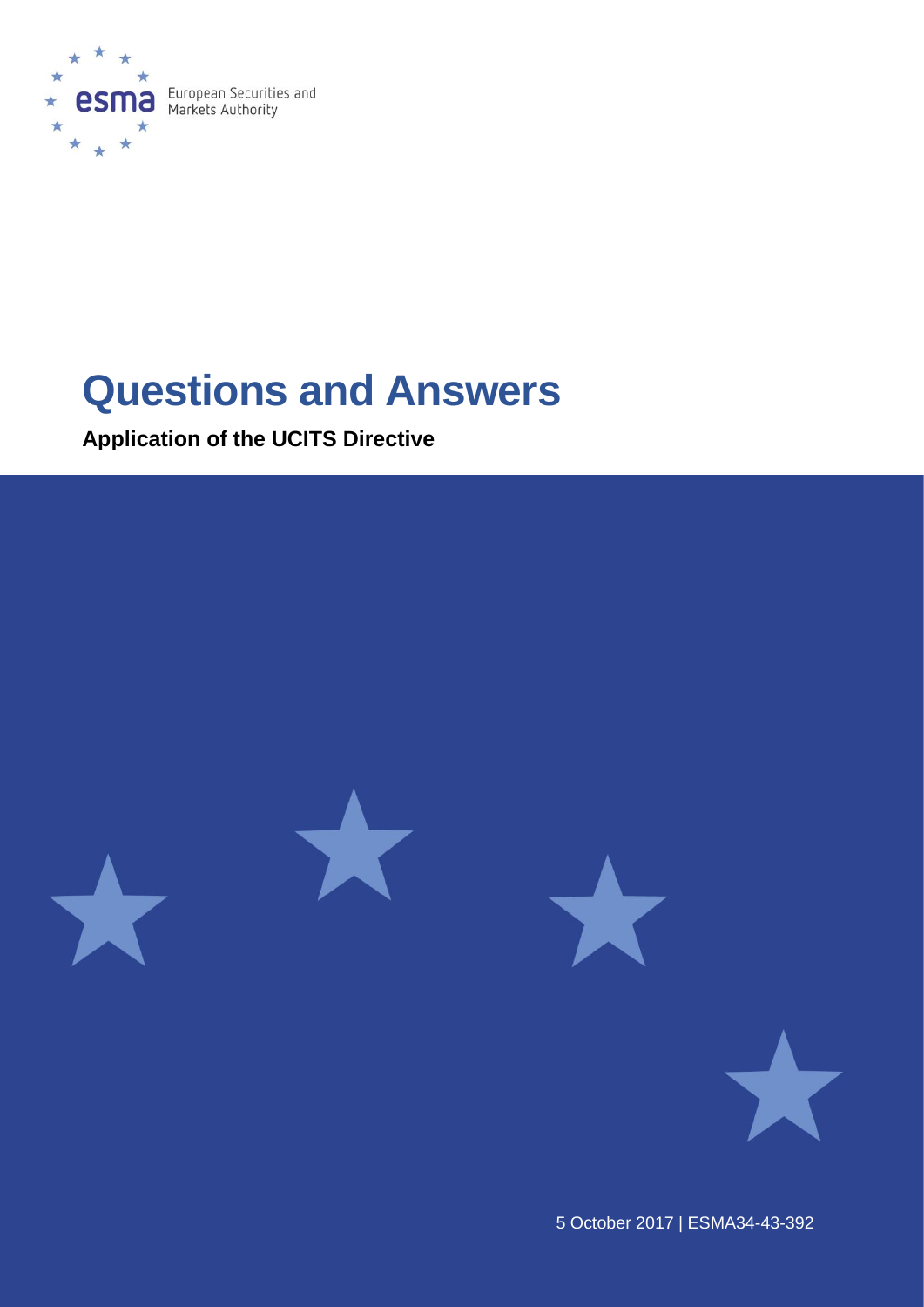

Date: 5 October 2017 ESMA34-43-392

# **Contents**

| Question 1: Directive 2014/91/EU (UCITS V) - update of documentation 6                                                  |
|-------------------------------------------------------------------------------------------------------------------------|
|                                                                                                                         |
|                                                                                                                         |
|                                                                                                                         |
|                                                                                                                         |
|                                                                                                                         |
| Question 1: Preparation of KIID by UCITS that are no longer marketed to the public or                                   |
|                                                                                                                         |
|                                                                                                                         |
|                                                                                                                         |
|                                                                                                                         |
|                                                                                                                         |
| Question 7: Translation requirements in relation to the remuneration disclosure13                                       |
|                                                                                                                         |
|                                                                                                                         |
|                                                                                                                         |
|                                                                                                                         |
|                                                                                                                         |
|                                                                                                                         |
|                                                                                                                         |
|                                                                                                                         |
|                                                                                                                         |
| Section IV - Notification of UCITS and UCITS management companies; exchange of                                          |
|                                                                                                                         |
| Question 2: Amendments and updates of documents referred to in Article 93(2) of                                         |
| ESMA • CS 60747 - 103 rue de Grenelle • 75345 Paris Cedex 07 • France • Tel. +33 (0) 1 58 36 43 21 • www.esma.europa.eu |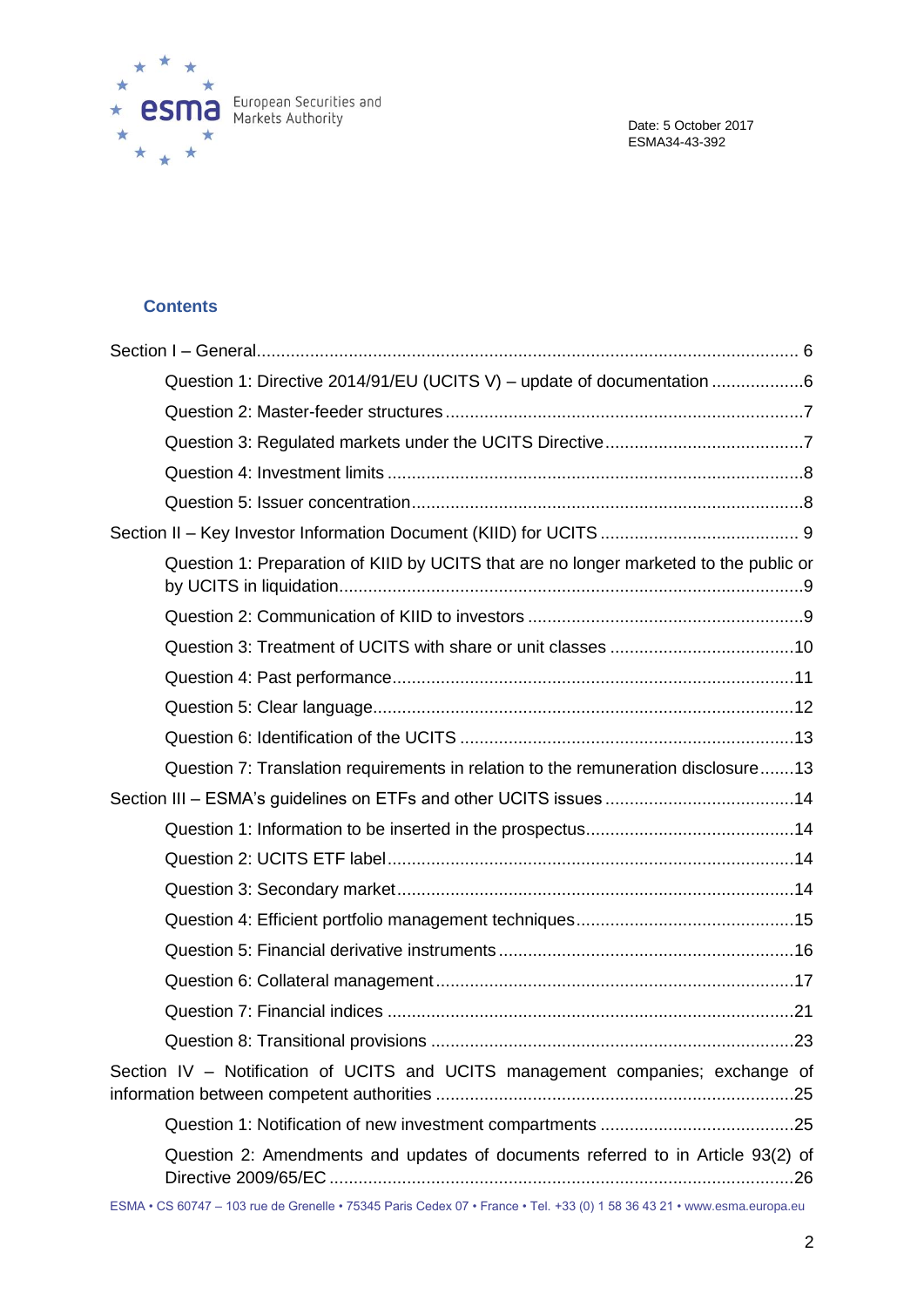

|                                                                                  | Question 5: Exchange of information between competent authorities in the context of       |  |  |
|----------------------------------------------------------------------------------|-------------------------------------------------------------------------------------------|--|--|
|                                                                                  |                                                                                           |  |  |
|                                                                                  |                                                                                           |  |  |
|                                                                                  | Section V - Risk Measurement and Calculation of Global Exposure and Counterparty Risk for |  |  |
|                                                                                  |                                                                                           |  |  |
|                                                                                  |                                                                                           |  |  |
|                                                                                  |                                                                                           |  |  |
|                                                                                  |                                                                                           |  |  |
|                                                                                  | Question 5: Calculation of counterparty risk for exchange-traded derivatives and          |  |  |
| Section VI - Impact of Regulation (EU) 648/2012 (EMIR) on the UCITS Directive 32 |                                                                                           |  |  |
|                                                                                  |                                                                                           |  |  |
|                                                                                  | Question 2: Application to UCITS of the exemption for intra-group transactions under      |  |  |
|                                                                                  | Section VII - Impact of Regulation (EU) 2015/2365 (SFTR) on the UCITS Directive 34        |  |  |
|                                                                                  |                                                                                           |  |  |
|                                                                                  | Question 2: Periodic reporting under Article 13 of SFTR for UCITS and AIFs 34             |  |  |
|                                                                                  | Section VIII - Independence of management boards and supervisory functions 39             |  |  |
|                                                                                  | Question 1: Group links, independence and cooling-off periods39                           |  |  |
|                                                                                  |                                                                                           |  |  |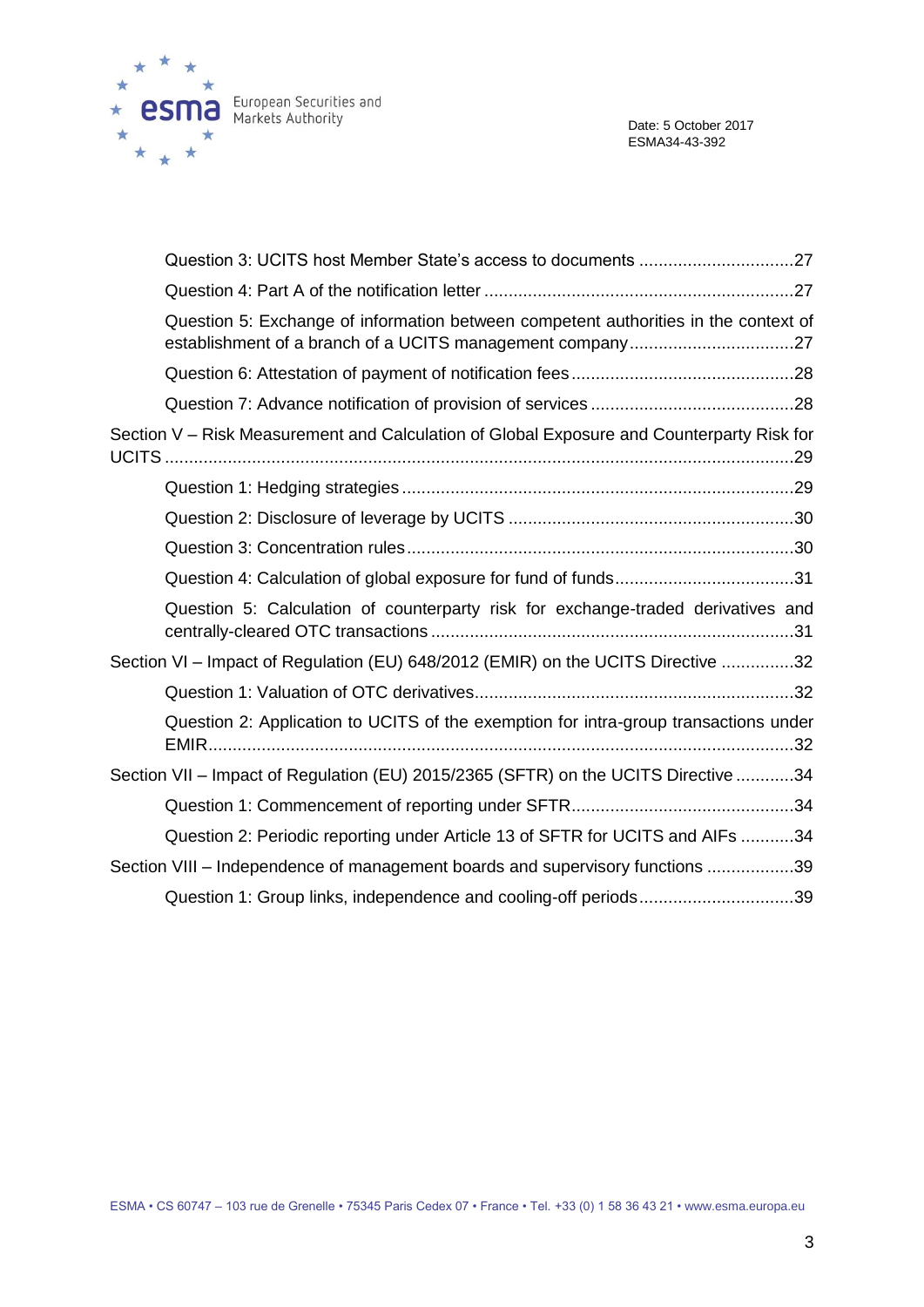

# **I. Background**

- 1. The Undertakings for Collective Investment in Transferable Securities (UCITS) Directive puts in place a comprehensive framework for the regulation of harmonised investment funds within Europe. The extensive requirements with which UCITS must comply are designed to ensure that these products can be sold on a cross-border basis. The most recent version of the Directive (as amended by Directive 2014/91/EU, so called 'UCITS V') introduces rules on remuneration policies and sanctions and strengthens the depositary regime.
- 2. The UCITS framework is made up of the following EU legislation:
	- a. Directive 2009/65/EC, which was adopted in 2009. It is a 'framework' Level 1 Directive which has been supplemented by technical implementing measures (see the Level 2 legislation in b. below).
	- b. Directive 2007/16/EC<sup>1</sup>; Directive 2010/43/EU<sup>2</sup>; Regulation No 583/2010<sup>3</sup>; Directive 2010/42/EU<sup>4</sup>; Regulation No 584/2010<sup>5</sup>; and Regulation (EU) 2016/1212<sup>6</sup>.
- 3. ESMA is required to play an active role in building a common supervisory culture by promoting common supervisory approaches and practices. In this regard, the Authority develops Q&As as and when appropriate to elaborate on the provisions of certain EU legislation or ESMA guidelines.

# **II. Purpose**

1

- 4. The purpose of this document is to promote common supervisory approaches and practices in the application of the UCITS Directive and its implementing measures. It does this by providing responses to questions posed by the general public and competent authorities in relation to the practical application of the UCITS framework.
- 5. The content of this document is aimed at competent authorities under UCITS to ensure that in their supervisory activities their actions are converging along the lines of the

<sup>1</sup> COMMISSION DIRECTIVE 2007/16/EC of 19 March 2007 implementing Council Directive 85/611/EEC on the coordination of laws, regulations and administrative provisions relating to undertakings for collective investment in transferable securities (UCITS) as regards the clarification of certain definitions.

<sup>2</sup> COMMISSION DIRECTIVE 2010/43/EU of 1 July 2010 implementing Directive 2009/65/EC of the European Parliament and of the Council as regards organisational requirements, conflicts of interest, conduct of business, risk management and content of the agreement between a depositary and a management company.

<sup>3</sup> COMMISSION REGULATION (EU) No 583/2010 of 1 July 2010 implementing Directive 2009/65/EC of the European Parliament and of the Council as regards key investor information and conditions to be met when providing key investor information or the prospectus in a durable medium other than paper or by means of a website.

<sup>4</sup> COMMISSION DIRECTIVE 2010/42/EU of 1 July 2010 implementing Directive 2009/65/EC of the European Parliament and of the Council as regards certain provisions concerning fund mergers, master-feeder structures and notification procedure.

<sup>&</sup>lt;sup>5</sup> COMMISSION REGULATION (EU) No 584/2010 of 1 July 2010 implementing Directive 2009/65/EC of the European Parliament and of the Council as regards the form and content of the standard notification letter and UCITS attestation, the use of electronic communication between competent authorities for the purpose of notification, and procedures for on-the-spot verifications and investigations and the exchange of information between competent authorities.

<sup>6</sup> Commission Implementing Regulation (EU) 2016/1212 of 25 July 2016 laying down implementing technical standards with regard to standard procedures and forms for submitting information in accordance with Directive 2009/65/EC of the European Parliament and of the Council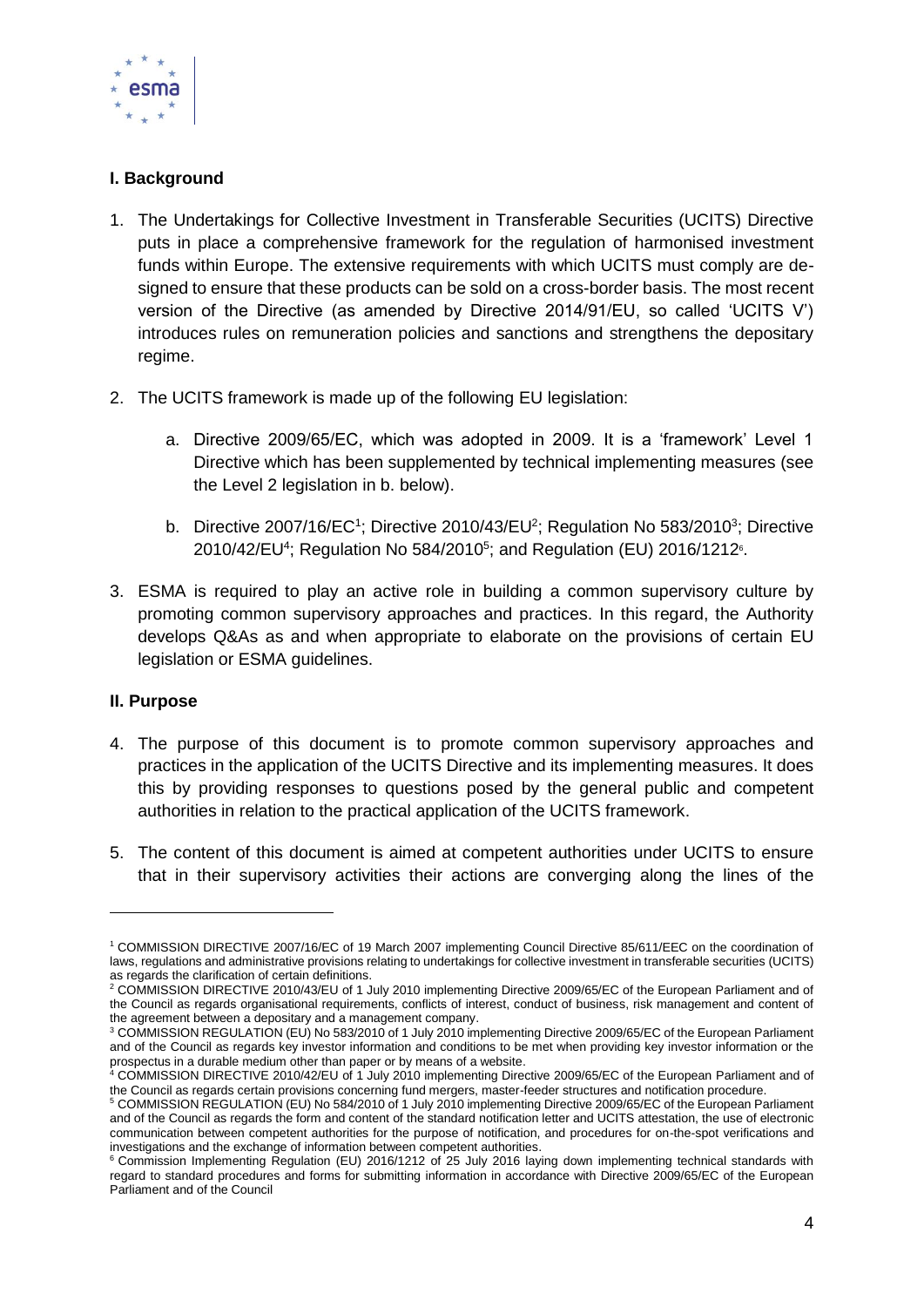

responses adopted by ESMA. However, the answers are also intended to help UCITS management companies by providing clarity as to the content of the UCITS Directive rules, rather than creating an extra layer of requirements.

- 6. This document consolidates into a single document all Q&As relating to the UCITS Directive previously issued by ESMA i.e. the Q&As on:
	- a. the Key Investor Information Document (KIID) for UCITS (2015/ESMA/631);
	- b. ESMA's guidelines on ETFs and other UCITS issues (ESMA/2015/12);
	- c. Notification of UCITS and exchange of information between competent authorities (ESMA/2012/428); and
	- d. Risk Measurement and Calculation of Global Exposure and Counterparty Risk for UCITS (ESMA/2013/1950).

These four Q&As are hereby repealed and replaced by this document.

## **III. Status**

1

- 7. The Q&A mechanism is a practical convergence tool used to promote common supervisory approaches and practices under Article 29(2) of the ESMA Regulation.<sup>7</sup>
- 8. Therefore, due to the nature of Q&As, formal consultation on the draft answers is considered unnecessary. However, even if they are not formally consulted on, ESMA may check them with representatives of ESMA's Securities and Markets Stakeholder Group, the relevant Standing Committee's Consultative Working Group or, where specific expertise is needed, with other external parties.
- 9. ESMA will review these questions and answers on a regular basis to identify if, in a certain area, there is a need to convert some of the material into ESMA guidelines. In such cases, the procedures foreseen under Article 16 of the ESMA Regulation will be followed.

## **IV. Questions and Answers**

10. This document is intended to be continually edited and updated as and when new questions are received. The date each question was last amended is included after each question for ease of reference.

 $7$  Regulation (EU) No 1095/2010 of the European Parliament and of the Council of 24 November 2010 establishing a European Supervisory Authority (European Securities and Markets Authority), amending Decision No 716/2009/EC and repealing Commission Decision 2009/77/EC Regulation, 15.12.2010, L331/84.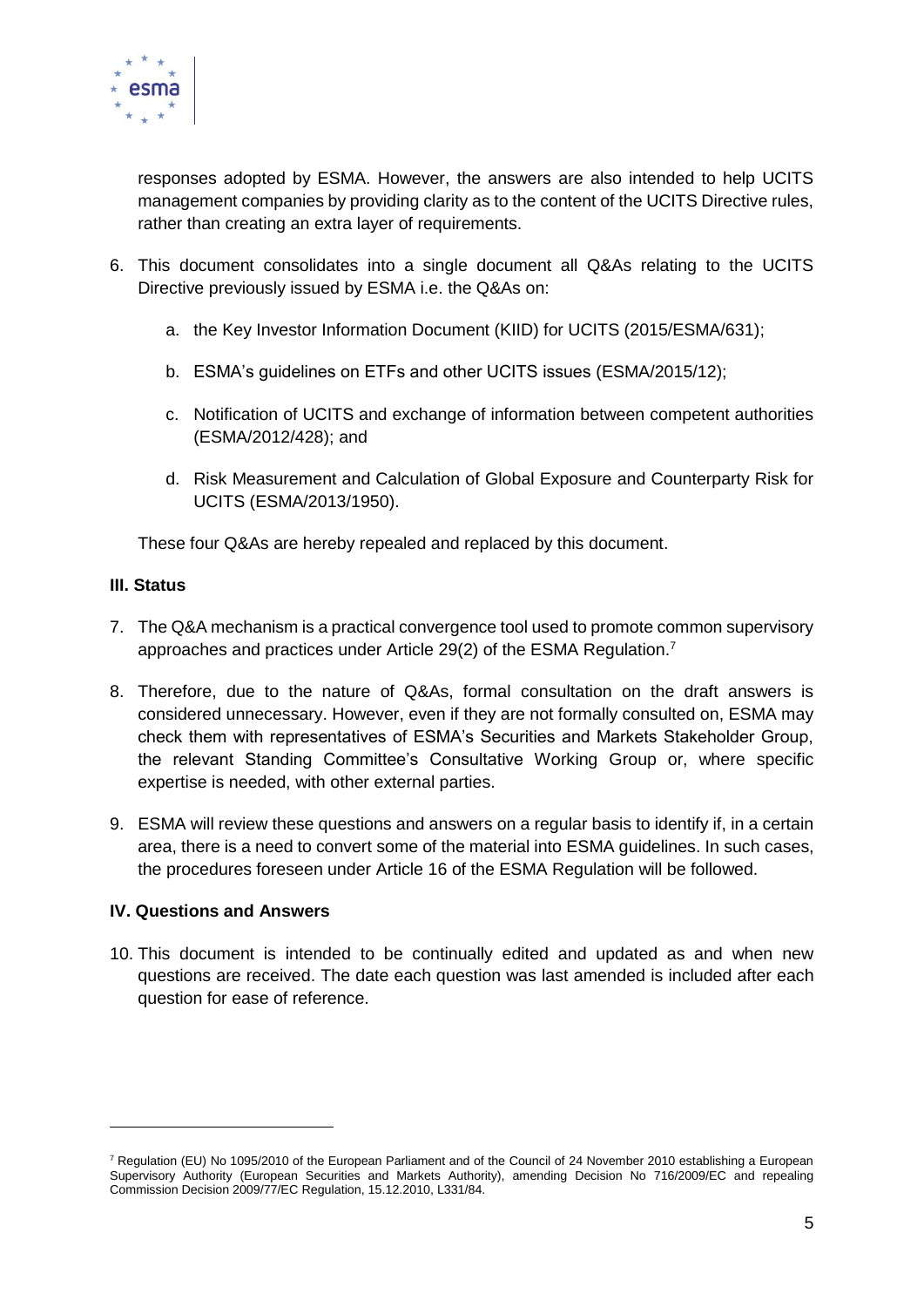

# <span id="page-5-0"></span>**Section I – General**

## <span id="page-5-1"></span>**Question 1: Directive 2014/91/EU (UCITS V) – update of documentation**

Date last updated: February 2016

**Question 1a [last update 1 February 2016]:** UCITS V requires (i) the KIID to include a prescribed statement in relation to remuneration policy and (ii) the prospectus to include some remuneration-related information. UCITS are required to make an updated KIID available within 35 days of 31 December each year, while the 'essential elements' of the prospectus must be kept up to date at all times. Will UCITS be required to issue a further KIID and a revised prospectus on 18 March 2016 to reflect the UCITS V requirement?

**Answer 1a:** No: except where a UCITS is subject to national laws and regulations in its home Member State that require updates to be made by 18 March 2016, the UCITS will be allowed to update the KIID with this information at the next annual update after 18 March 2016, or on the first occasion after 18 March 2016 on which the KIID is revised or replaced for another purpose, if the information is available at that point in time. Similarly, a UCITS will be allowed to add the relevant information to the prospectus at the next occasion it is revised for another purpose or in any event by 18 March 2017 at the latest.

In the meantime, UCITS management companies should make available on a relevant website the additional information about the management company's remuneration arrangements as soon as it becomes available.

**Question 1b [last update 1 February 2016]:** UCITS V requires the annual report to include some remuneration-related information. The annual report shall be published within four months from the end of the period to which it relates. Does the UCITS V requirement apply to all annual reports published on or after 18 March 2016?

**Answer 1b:** No, it is not necessary to include the remuneration-related information in any annual report relating to a period that ended before 18 March 2016. For annual reports relating to periods that end on or after 18 March 2016, but before the UCITS management company has completed its first annual performance period in which it has to comply with articles 14a and 14b of the Directive, the UCITS management company should include the remunerationrelated information in the report on a best efforts basis and to the extent possible, explaining the basis for any omission.

**Question 1c [last update 1 February 2016]:** When must existing UCITS depositary contracts be updated in order to meet the requirements under Directive 2014/91/EU (UCITS V)?

**Answer 1c:** UCITS V will start to apply on 18 March 2016. Under Article 22(2) of the UCITS Directive, introduced by UCITS V, the appointment of the depositary shall be evidenced by written contract, while the delegated acts required under Article 26b will set out the particulars that need to be included in that written contract. UCITS depositary contracts should be revised promptly in accordance with any transitional arrangements outlined in the delegated acts.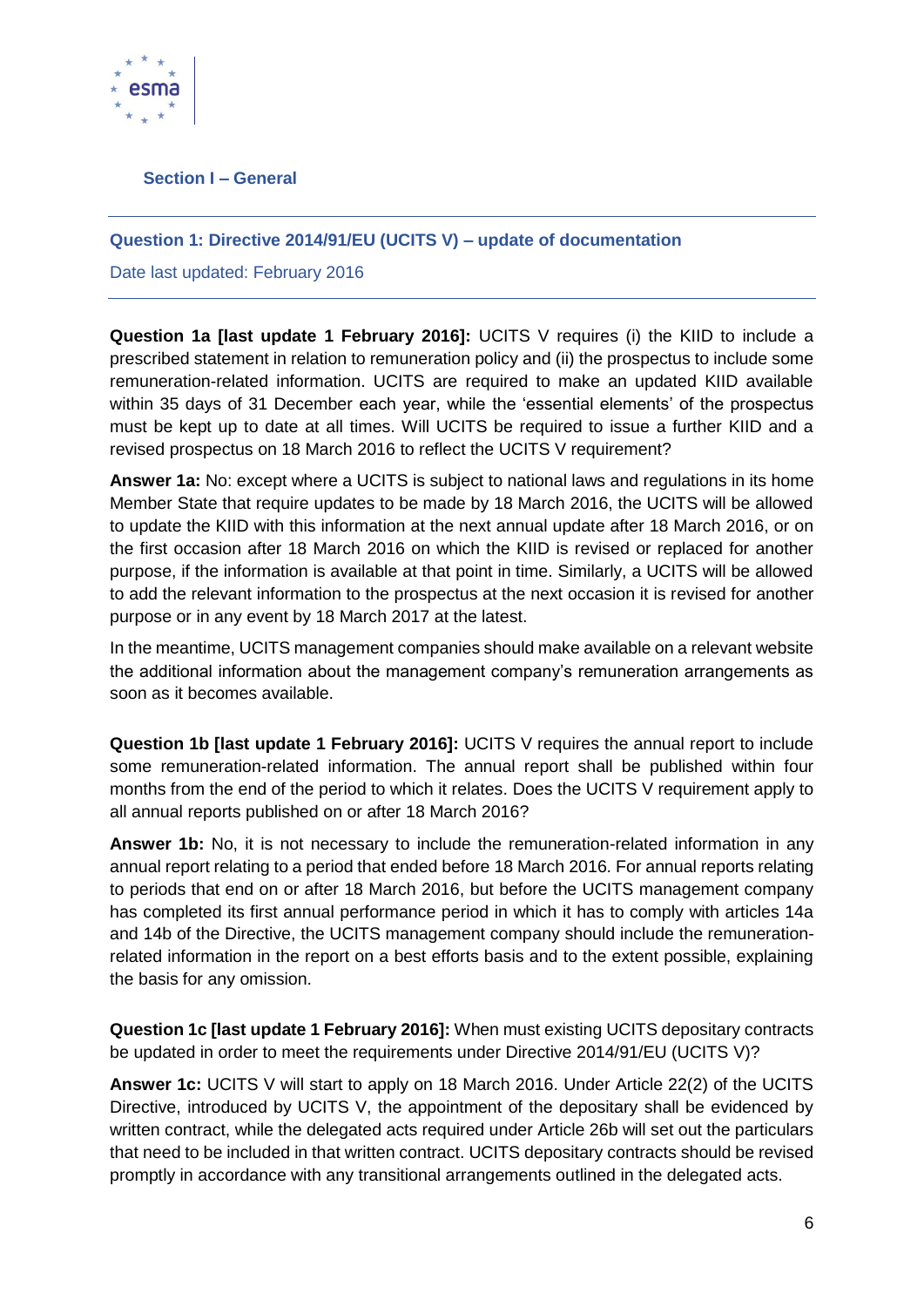

UCITS V contains provisions which prescribe in law the liability of depositaries. While there is no requirement to include those liability provisions in depositary contracts, in practice existing depositary contracts will contain liability provisions which will not be consistent with the depositary liability provisions set out in UCITS V. In accordance with Article 24(4), those provisions of a contract which set out the parties' agreement on depositary liability and which conflict with the UCITS V depositary liability provisions will be void with effect from 18 March 2016. The UCITS V depositary liability provisions will apply instead. The liability provisions in existing depositary contracts should be amended to reflect the UCITS V depositary liability provisions when those depositary contracts are revised to comply with the delegated acts.

## <span id="page-6-0"></span>**Question 2: Master-feeder structures**

Date last updated: April 2016

**Question 2a [last update 1 April 2016]:** Can a UCITS invest in a UCITS feeder fund?

**Answer 2a**: No. As UCITS feeder funds have to invest at least 85% of their net assets in their UCITS master fund, another UCITS cannot invest in a UCITS feeder fund. According to Article 50(1)(e)(iv) of the UCITS Directive, a UCITS can only invest in other UCITS if "no more than 10 % of the assets of the UCITS or of the other collective investment undertakings, whose acquisition is contemplated, can, according to their fund rules or instruments of incorporation, be invested in aggregate in units of other UCITS or other collective investment undertakings".

## <span id="page-6-1"></span>**Question 3: Regulated markets under the UCITS Directive**

Date last updated: October 2016

1

**Question 3a [last update 12 October 2016]**: Can the term "regulated market in a Member State" in Article 50(1)(b) of the UCITS Directive be understood to include a "multilateral trading facility" (MTF) as defined in Article 4(1)(15) of MiFID?

**Answer 3a**: Yes. An MTF operated in the EU is a regulated market within the scope of the UCITS framework as long as it meets the requirements set out in Article 50(1)(b). Instruments in which a UCITS invests that are traded on such an MTF on behalf of a UCITS must comply with the Eligible Assets Directive<sup>8</sup>, in particular with its Article  $2(1)$ . If a UCITS proposes to invest in such an instrument, it should actively seek and review information regarding the liquidity and negotiability of that instrument in order to be satisfied that that the presumptions of liquidity and negotiability in the last sub-paragraph of Article 2(1) are well-founded.

<sup>&</sup>lt;sup>8</sup> Commission Directive 2007/16/EC of 19 March 2007 implementing Council Directive 85/611/EEC on the coordination of laws, regulations and administrative provisions relating to undertakings for collective investment in transferable securities (UCITS) as regards the clarification of certain definitions ("Eligible Assets Directive")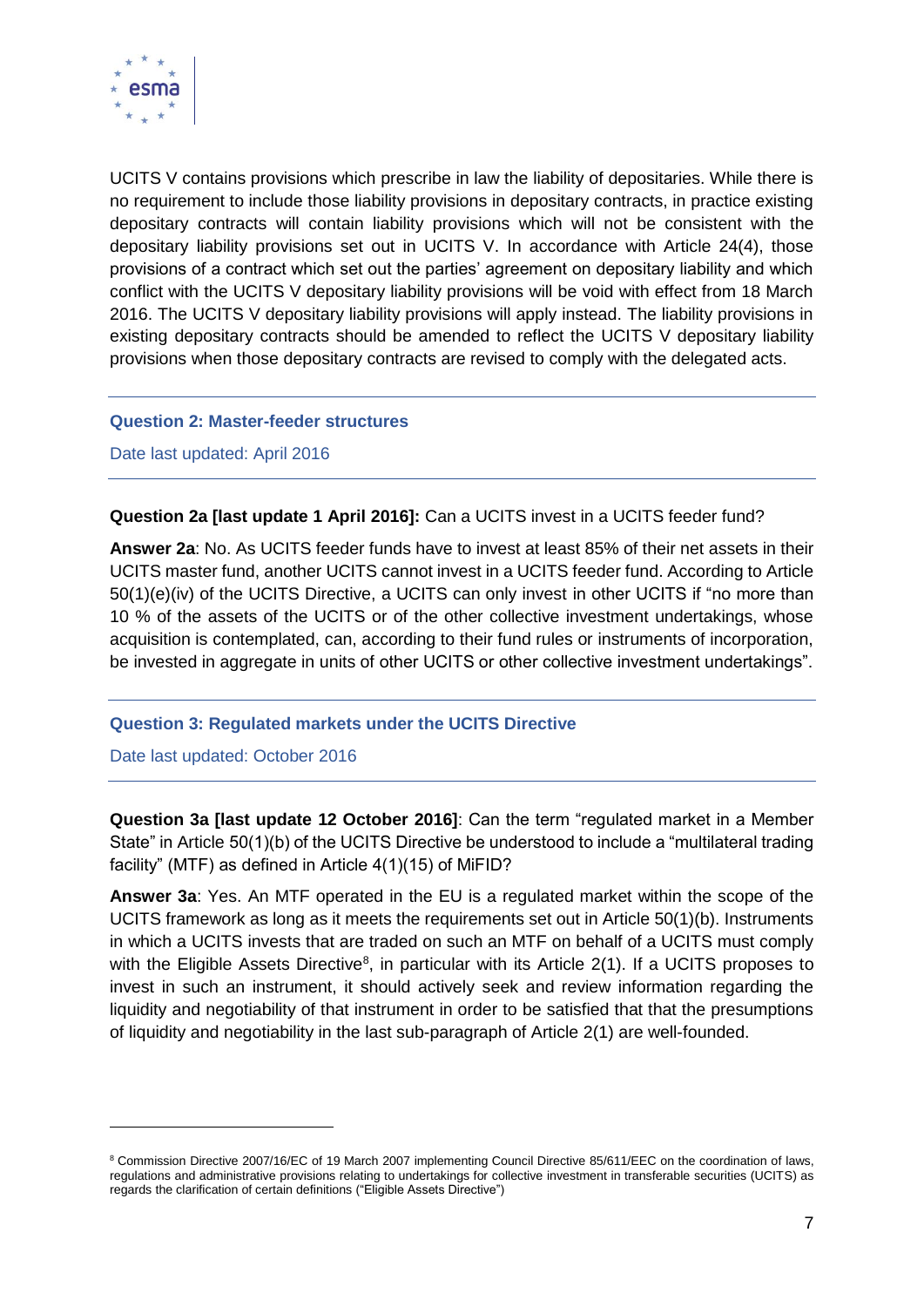

## <span id="page-7-0"></span>**Question 4: Investment limits**

Date last updated: November 2016

**Question 4a [last update 21 November 2016]:** Pursuant to Article 56(2)(c) of the UCITS Directive, a UCITS may acquire no more than 25% of the units of any single UCITS or other collective investment undertaking. Where the underlying UCITS or other collective investment undertaking is an umbrella fund, should this limit be applied at the level of the umbrella or at the level of the individual sub-funds within the umbrella?

**Answer 4a:** The limit set out in Article 56(2)(c) should be applied at the level of the individual sub-funds in the UCITS or collective investment undertaking of which the units are to be acquired, to ensure the principle of risk-spreading within the investing UCITS. Where an investment company or a management company is currently applying a different interpretation of this limit, it must at the earliest convenience adjust the funds' portfolios whilst acting with due skill, care and diligence in the best interest of the UCITS it manages.

**Question 4b [last update 21 November 2016]:** Pursuant to Article 55(1) of the UCITS Directive, a UCITS may acquire the units of UCITS or other collective investment undertakings referred to in Article 50(1)(e), provided that no more that 10% of its assets are invested in units of a single UCITS of other collective investment undertaking. Where the underlying UCITS or other collective investment undertaking is an umbrella fund, should this limit be applied at the level of the umbrella or at the level of the individual sub-funds within the umbrella?

**Answer 4b:** The limit set out in Article 55(1) applies at the level of the individual sub-funds in the UCITS or collective investment undertaking of which the units are to be acquired. Where an investment company or a management company is currently applying a different interpretation of this limit, it must at the earliest convenience adjust the funds' portfolios whilst acting with due skill, care and diligence in the best interest of the UCITS it manages.

#### <span id="page-7-1"></span>**Question 5: Issuer concentration**

Date last updated: July 2017

**Question 5a:** Does the 40% limit set out in Article 52(2) of the UCITS Directive apply to index-tracking UCITS that are subject to Article 53 of the UCITS Directive?

**Answer 5a:** No. The 40% limit set out in Article 52(2) does not apply to index-tracking UCITS that comply with the requirements set out in Article 53.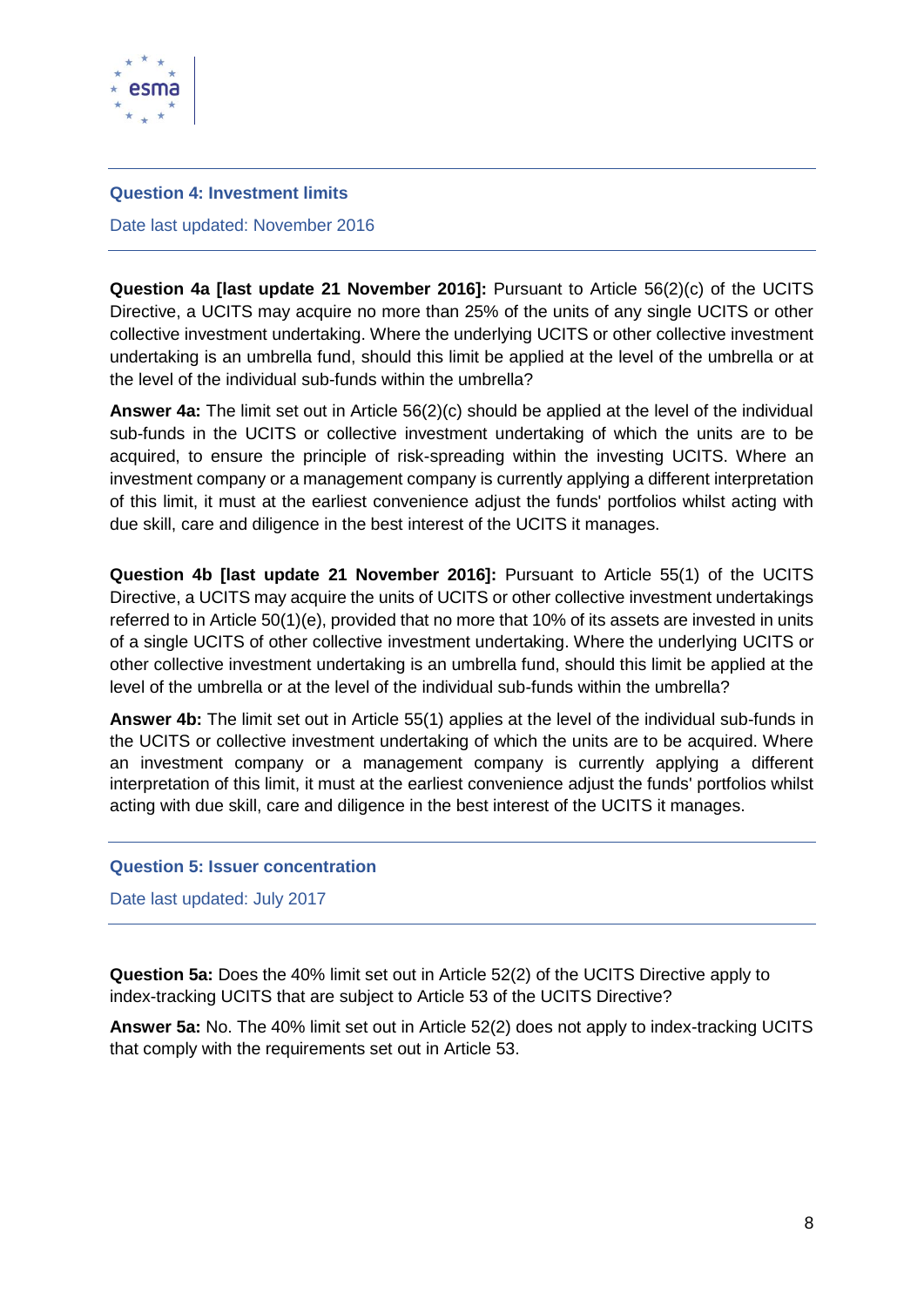

# <span id="page-8-0"></span>**Section II – Key Investor Information Document (KIID) for UCITS<sup>9</sup>**

# <span id="page-8-1"></span>**Question 1: Preparation of KIID by UCITS that are no longer marketed to the public or by UCITS in liquidation**

Date last updated: September 2012

**Question 1a**: Where an existing UCITS is no longer marketed to the public, should it be required to prepare a KIID?

**Answer 1a:** In accordance with Article 82 of the UCITS Directive a UCITS is required to keep the essential elements of key investor information up-to-date. In accordance with Article 23 of Commission Regulation (EU) No 583/2010, a KIID with duly revised presentation of past performance of the UCITS shall be made available no later than 35 business days after 31 December each year. Notwithstanding that a UCITS is no longer marketed to the public, an up-to-date version of the KIID should be available to the existing investors.

**Question 1b:** Similarly, should there be an obligation to prepare a KIID for a UCITS that is in liquidation?

**Answer 1b:** When a UCITS is in liquidation there can be no obligation to prepare a KIID as the liquidator may have assumed many of the powers of the UCITS management company.

**Question 1c:** For a structured UCITS, as defined in Article 36 of Commission Regulation (EU) No 583/2010 that is no longer marketed to the public, should there be an obligation to update the KIID?

**Answer 1c:** Yes. A structured UCITS, as defined in Article 36 of Commission Regulation (EU) No 583/2010, needs to keep its KIID up to date.

## <span id="page-8-2"></span>**Question 2: Communication of KIID to investors**

Date last updated: September 2012

-

**Question 2a:** Should existing investors within a UCITS be provided with a KIID in the case of additional investments?

**Answer 2a:** Yes. Existing investors should be provided with a KIID in the case of additional investments, on the basis that the KIID is a pre-contractual document and each additional subscription is a new contract. However, where unit holders in a UCITS invest through a regular savings plan, a KIID is not required in relation to the periodic subscriptions, unless a

<sup>9</sup> This section mirrors the content of the old Q&A on the Key Investor Information Document (KIID) for UCITS (2015/ESMA/631), which is replaced by the present document.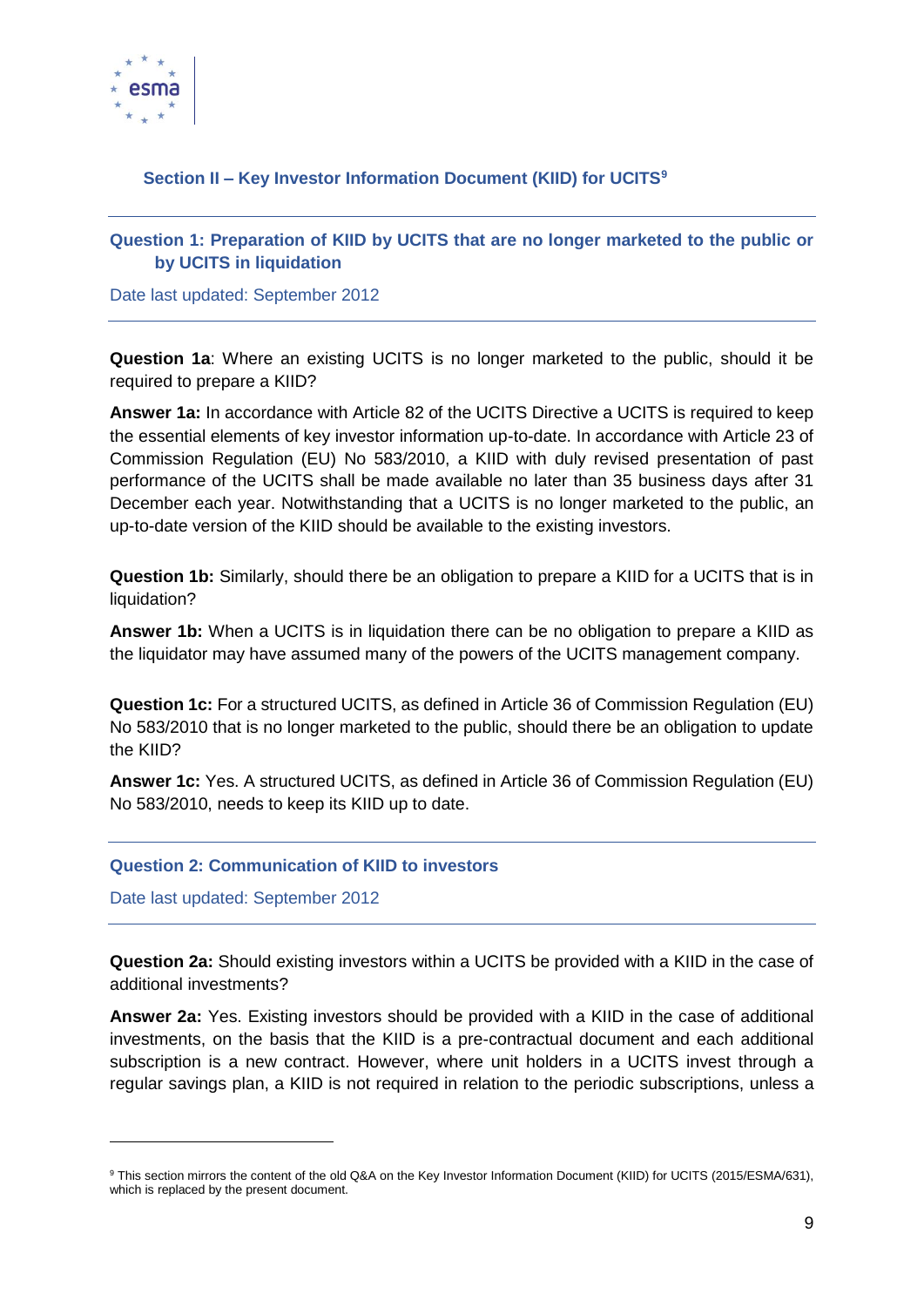

change is made to the subscription arrangements, for example, increases or decreases in the subscription amount, which would require a new subscription form.

**Question 2b:** Should existing investors within a UCITS umbrella fund, who switch or exchange units in one sub-fund for units in another, be provided with the KIID for the sub-fund in which they are going into?

**Answer 2b:** Yes. As a pre-contractual document, the investor must receive the KIID for the sub-fund they are going into including where this investment arises from switching from another sub-fund within the umbrella.

**Question 2c:** Should an amended KIID be provided to existing investors within the UCITS?

**Answer 2c:** No. In accordance with Article 79 of the UCITS Directive, key investor information shall constitute pre-contractual information. A KIID does not need to be provided to existing investors unless they are making additional subscriptions. Investors always have the right to be provided with the KIID on request.

**Question 2d:** Must professional investors be provided with a KIID?

**Answer 2d:** Yes. All prospective investors must be provided with a KIID.

<span id="page-9-0"></span>**Question 3: Treatment of UCITS with share or unit classes** 

Date last updated: September 2012

**Question:** Should individual KIIDs be prepared for each class of units or shares within a UCITS?

**Answer:** In accordance with Article 26 of Commission Regulation (EU) No 583/2010 a separate KIID shall be produced for each individual share class. However, information relevant to two or more share classes may be combined into a single KIID provided the resulting KIID complies in full with all KIID requirements (including the limit on length). Also, a UCITS may select a class to represent one or more other classes of the UCITS provided the information in the KIID is fair, clear and not misleading to prospective investors in those other classes. Where charging structures differ between classes, the share class with the highest overall charge is the most appropriate representative share class to avoid the risk of understating charges. However, it is the responsibility of the UCITS to select the most appropriate representative share class having regard to the characteristics of the UCITS, the natures of the differences between share classes in the UCITS and the range of choices on offer to each investor.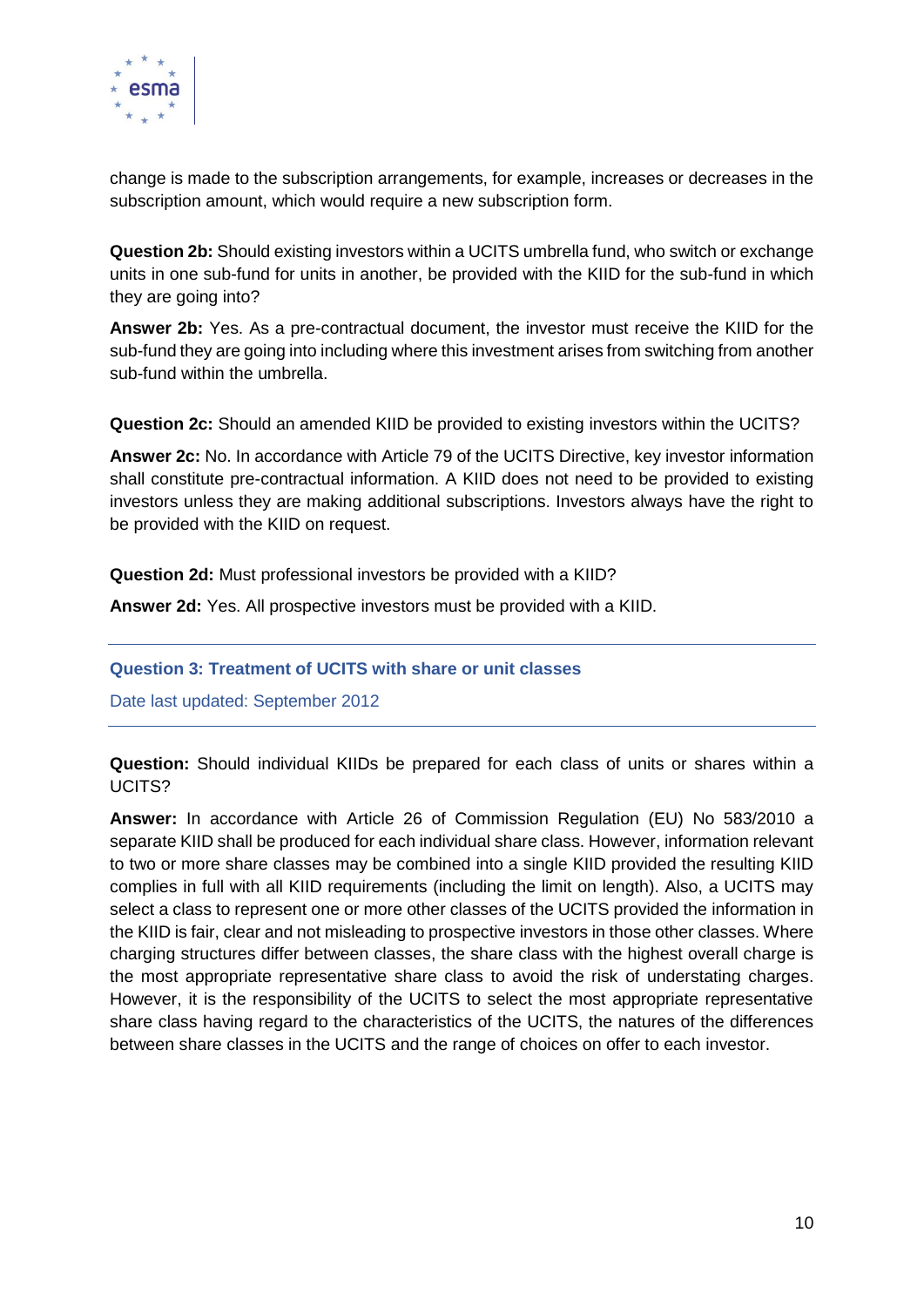

## <span id="page-10-0"></span>**Question 4: Past performance**

Date last updated: 26 March 2015

**Question 4a:** If a UCITS does not yet have performance data for one complete calendar year (and is not a UCITS which may provide simulated data for past performance), how should this position be disclosed in the KIID?

**Answer 4a:** In accordance with Article 15(4) of Commission Regulation (EU) No 583/2010 a statement that there is insufficient data to provide a useful indication of past performance should be included in the KIID. There is no need to accompany that statement with a blank performance chart.

**Question 4b:** Where a UCITS refers to an index in its investment objectives and policies as a benchmark and will measure the performance against this but does not intend to track that index, is it necessary to show the performance of the benchmark index in the past performance section of the KIID?

**Answer 4b:** Yes, in accordance with Article 18(1) of Commission Regulation (EU) No 583/2010, a bar showing the performance of the benchmark index must be included in the bar chart alongside each bar showing the UCITS past performance. It should be made clear in the past performance section of the KIID that the performance is not tracking the index.

**Question 4c:** Where a UCITS refers to an index in its investment objectives and policies (for example as an indication of the universe from which investments may be selected) but does not intend to measure performance against that index, is it necessary to show the performance of the index in the past performance section of the KIID?

**Answer 4c:** No, in this case it is not necessary to refer to the index in the past performance section of the KIID.

**Question 4d**: What should be displayed in the bar chart for years when there is no data?

**Answer 4d:** Pursuant to Article 15, paragraph 3 of Regulation 583/2010, when there is no data available, the year shall be shown as blank with no annotation other than the date.

**Question 4e**: If the benchmark is changed, how should the chart of past performance be displayed for the period preceding the change?

**Answer 4e:** Pursuant to Article 17 of Regulation 583/2010, where a material change occurs to a UCITS' objectives and investment policy during the period displayed in the bar chart, the UCITS' past performance prior to that material change shall continue to be shown. Therefore, if the benchmark is modified, the bar chart should display the performance of the previous benchmark for the period preceding the change. A statement indicating this change should also be included in the past performance section.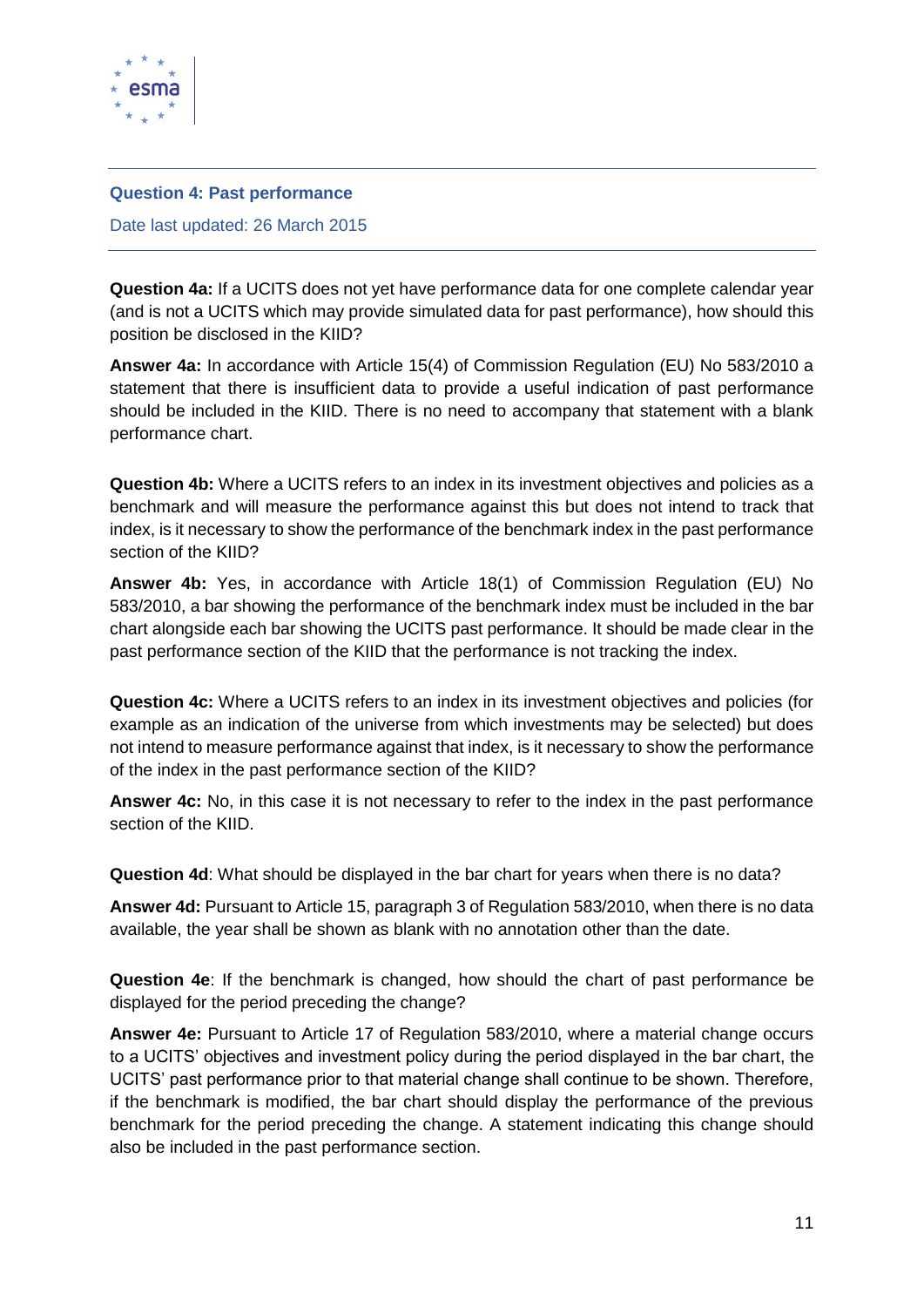

**Question 4f:** When several versions of a benchmark are available which differ in the approach taken to reinvestment of revenues, which version should be used in the past performance chart?

**Answer 4f:** Pursuant to Article 16 of Regulation 583/2010, past performance figures shall be calculated on the basis that any distributable income of the fund has been reinvested. Therefore, where available the performance of the benchmark with reinvestment of revenues should be used in the bar chart alongside the UCITS' past performance. Where such a benchmark does not exist, an appropriate disclosure highlighting that the benchmark does not take into account the reinvestment of revenues should be included in the KIID.

**Question 4g**: Article 19(4) of Commission Regulation (EU) No 583/2010 states that "In the case of mergers referred to in Article 2(1)(p)(i) and (iii) of Directive 2009/65/EC, only the past performance of the receiving UCITS shall be maintained in the key investor information document." Article 19(4) applies in cases where a receiving UCITS has a performance history. How should Article 19(4) be interpreted in cases where the receiving UCITS is a newly established UCITS with no performance history and is in effect a continuation of the merging UCITS?

**Answer 4g:** In the case of a merger where the receiving UCITS is a newly established UCITS with no performance history, UCITS should use the past performance of the merging UCITS in the KIID of the receiving UCITS if the competent authority of the receiving UCITS reasonably assesses that the merger does not impact the UCITS' performance. ESMA expects the performance of the UCITS to be impacted if there is, inter alia, a change to the investment policy or to the entities involved in the investment management. It should also be made clear in the KIID of the receiving UCITS that the performance is that of the merging UCITS.

## <span id="page-11-0"></span>**Question 5: Clear language**

Date last updated: September 2012

**Question 5a**: Is it possible to signpost to a glossary?

**Answer 5a:** Yes. However, as provided by the guide to clear language and layout for the Key Investor Information document (ref. CESR/10-1320), the use of a glossary should not result in too numerous cross-references.

**Question 5b**: Is it possible to show the complete name of the fund when first mentioned and then simply refer it as "the Fund" after in the KIID.

**Answer 5b**: Yes and the same approach can be taken for share classes of funds with a reference to "the share class of the fund" in the KIID.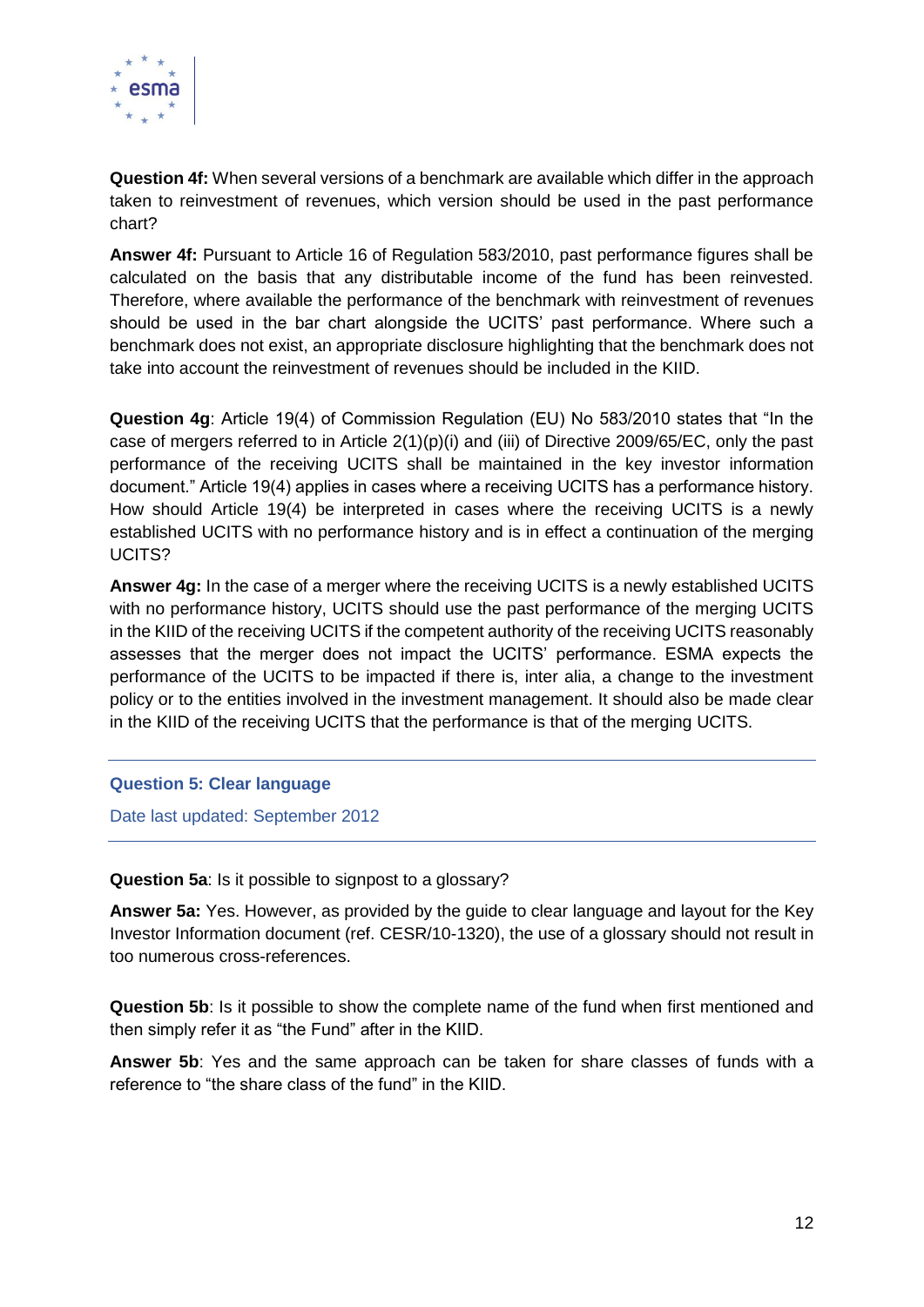

## <span id="page-12-0"></span>**Question 6: Identification of the UCITS**

Date last updated: September 2012

**Question**: Should the name of the investment manager(s) of the UCITS, if any, be disclosed in the KIID?

**Answer**: No. Only the name of the UCITS management company should be disclosed.

## <span id="page-12-1"></span>**Question 7: Translation requirements in relation to the remuneration disclosure**

Date last updated: October 2016

**Question 7 [last update 12 October 2016]**: Article 78(4), second sub-paragraph of the UCITS Directive requires the KIID to include a statement to the effect that the details of the up-to-date remuneration policy are available by means of a website and that a paper copy will be made available free of charge upon request. Does this mean that, in case of cross-border distribution of a UCITS, the information on the remuneration policy which has to be made available on a website (and the paper copy of it to be made available on request) needs to be translated into the same language as the one into which the KIID has to be translated?

**Answer 7**: No. The information on the remuneration policy which has to be made available on a website (and the paper copy of it to be made available on request) should fall under Article 94(1)(c) of the UCITS Directive relating to information or documents other than the KIID. Therefore, this information should be translated, at the choice of the UCITS, into one of the following:

- a) the official language, or one of the official languages, of the UCITS host Member State,
- b) a language approved by the competent authorities of that Member State, or
- c) a language customary in the sphere of international finance.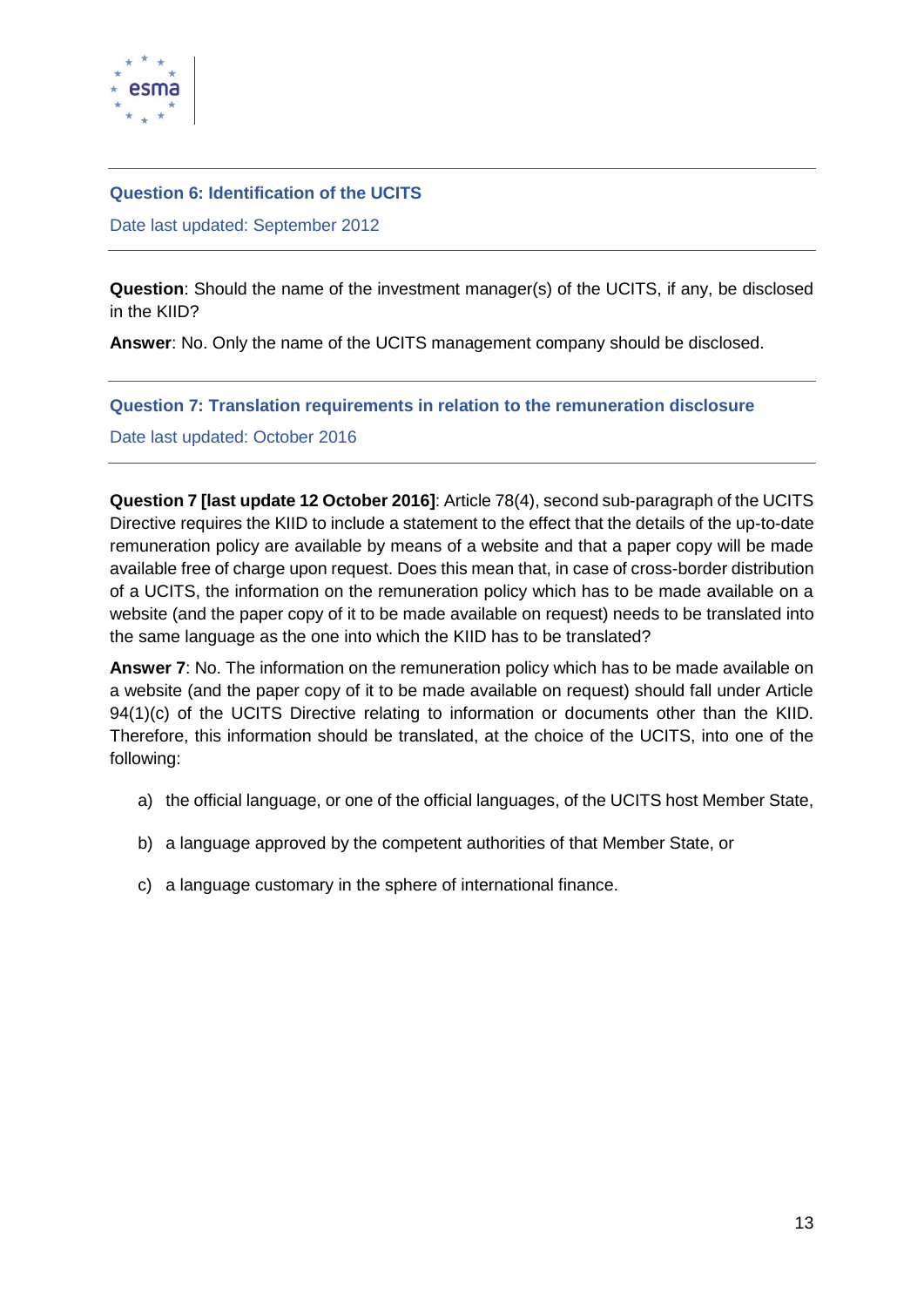

# <span id="page-13-0"></span>**Section III – ESMA's guidelines on ETFs and other UCITS issues<sup>10</sup>**

## <span id="page-13-1"></span>**Question 1: Information to be inserted in the prospectus**

Date last updated: 11 July 2013

**Question 1a**: Can the prospectus of an index-tracking UCITS mention both replication methodologies (physical and synthetic replication)?

**Answer 1a:** Yes. If the UCITS intends to use both replication methodologies either at the same time or alternatively, this should be reflected in the prospectus.

**Question 1b:** Do the provisions on Index-tracking UCITS also apply to UCITS ETFs?

**Answer 1b:** Yes, to the extent that the UCITS ETF is tracking an index or indices.

## <span id="page-13-2"></span>**Question 2: UCITS ETF label**

Date last updated: 15 March 2013

**Question 2:** In the case of umbrella UCITS, does the requirement to use the label "UCITS ETF" apply to both the umbrella level and the sub-fund level?

**Answer 2:** If all the sub-funds are UCITS ETFs, the labelling requirement applies to the subfund level and the UCITS may decide to apply it to the umbrella level as well. However, if not all the sub-funds are UCITS ETFs, the labelling requirement only applies to the relevant subfunds.

#### <span id="page-13-3"></span>**Question 3: Secondary market**

Date last updated: 11 July 2013

-

**Question 3a:** If a UCITS ETF is open for direct redemption for secondary market investors, what should be the redemption price?

**Answer 3a:** If secondary market investors are given the possibility to redeem directly at the level of the UCITS ETF, the redemption price should be the Net Asset Value (NAV) from which costs may be deducted. According to paragraph 24 of the guidelines the costs of direct redemptions should not be excessive.

<sup>&</sup>lt;sup>10</sup> This section mirrors the content of the old Q&A on ESMA's guidelines on ETFs and other UCITS issues (ESMA/2015/12), which is replaced by the present document.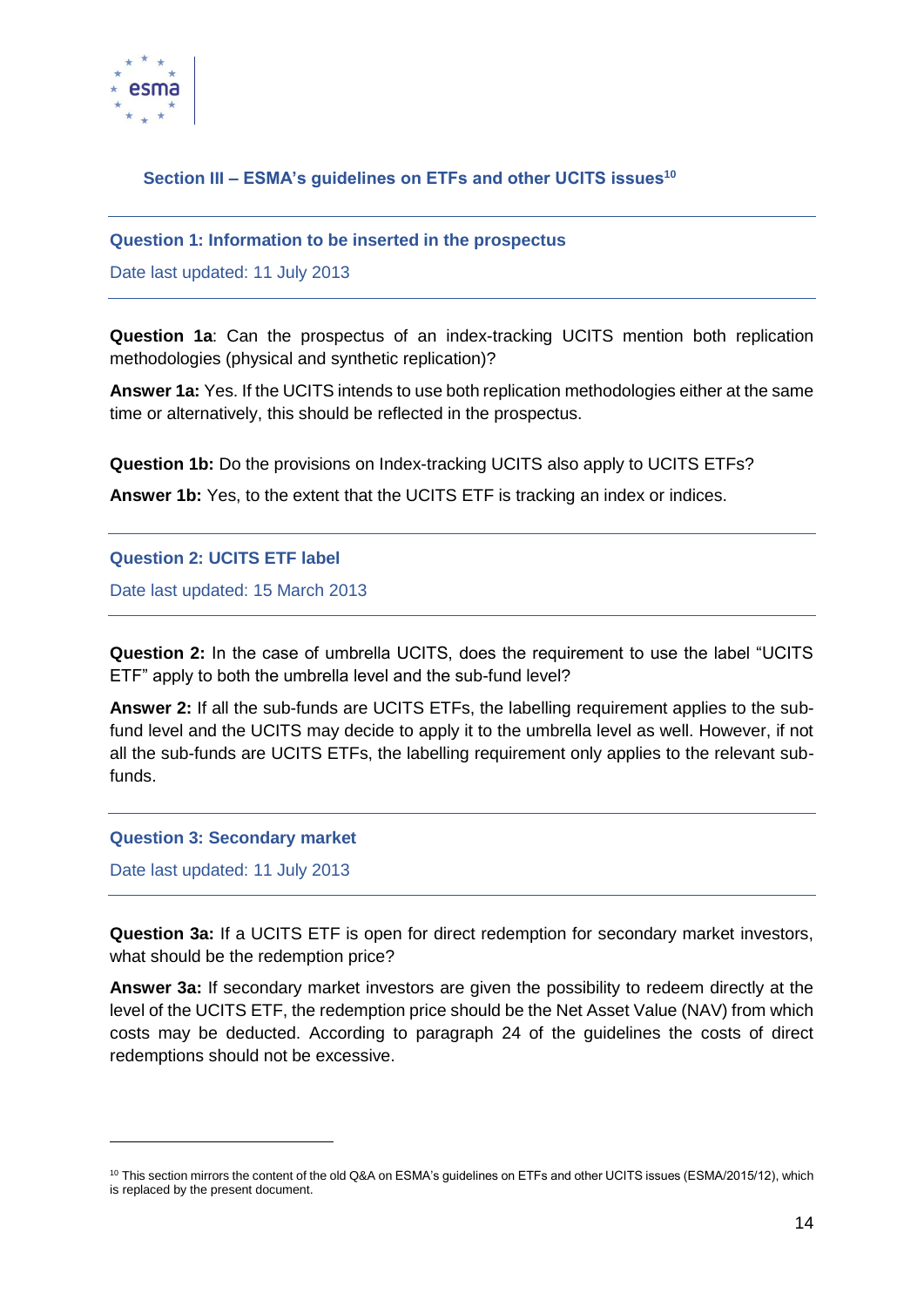

**Question 3b:** When the UCITS ETF is open for direct redemptions, should UCITS management companies arrange the redemptions directly with secondary market investor of the UCITS ETF?

**Answer 3b:** In most cases, UCITS ETFs do not have a direct relationship with secondary market investors of UCITS ETFs. Therefore, UCITS management companies are not required to be directly in contact with the secondary market investors of the UCITS ETF but should make sure that appropriate processes are in place in order to allow direct redemptions when needed. In this context, the reference to unit-holders in Article 92 of the UCITS Directive should be understood as including secondary market investors of UCITS ETFs.

## <span id="page-14-0"></span>**Question 4: Efficient portfolio management techniques**

## Date last updated: 15 March 2013

**Question 4a:** According to the guidelines, all revenues arising from efficient portfolio management techniques, net of direct and indirect operational costs, should be returned to the UCITS. Does this mean that securities lending agents should not be paid for their services?

**Answer 4a:** No. The guidelines do not prohibit the deduction from gross revenues arising from efficient portfolio management techniques of fees paid to securities lending agents as a normal compensation for their services in the context of such techniques. However, pursuant to paragraph 35 of the guidelines, the annual report of the UCITS should contain details on the revenues arising from efficient portfolio management techniques for the entire reporting period together with the direct and indirect operational costs and fees incurred.

**Question 4b:** In some jurisdictions, UCITS management companies may also act as securities lending agents. In this case, what information should be provided to investors?

**Answer 4b:** First, pursuant to paragraph 28 of the guidelines, it should be disclosed to investors that the UCITS management company acts a securities lending agent. Also, according to paragraph 35 of the guidelines, the annual report of the UCITS should provide investors with details on the amount of fees paid to the UCITS management company that may be deducted from the gross revenues arising from efficient portfolio management techniques.

**Question 4c:** According to paragraph 28 of the guidelines, UCITS should disclose the identity of the entity(ies) to which the direct and indirect costs and fees are paid and indicate if these are related parties to the UCITS management company or the depositary. Where should this information be disclosed?

**Answer 4c:** UCITS management companies may disclose this information in the prospectus of the UCITS or in the annual report of the UCITS.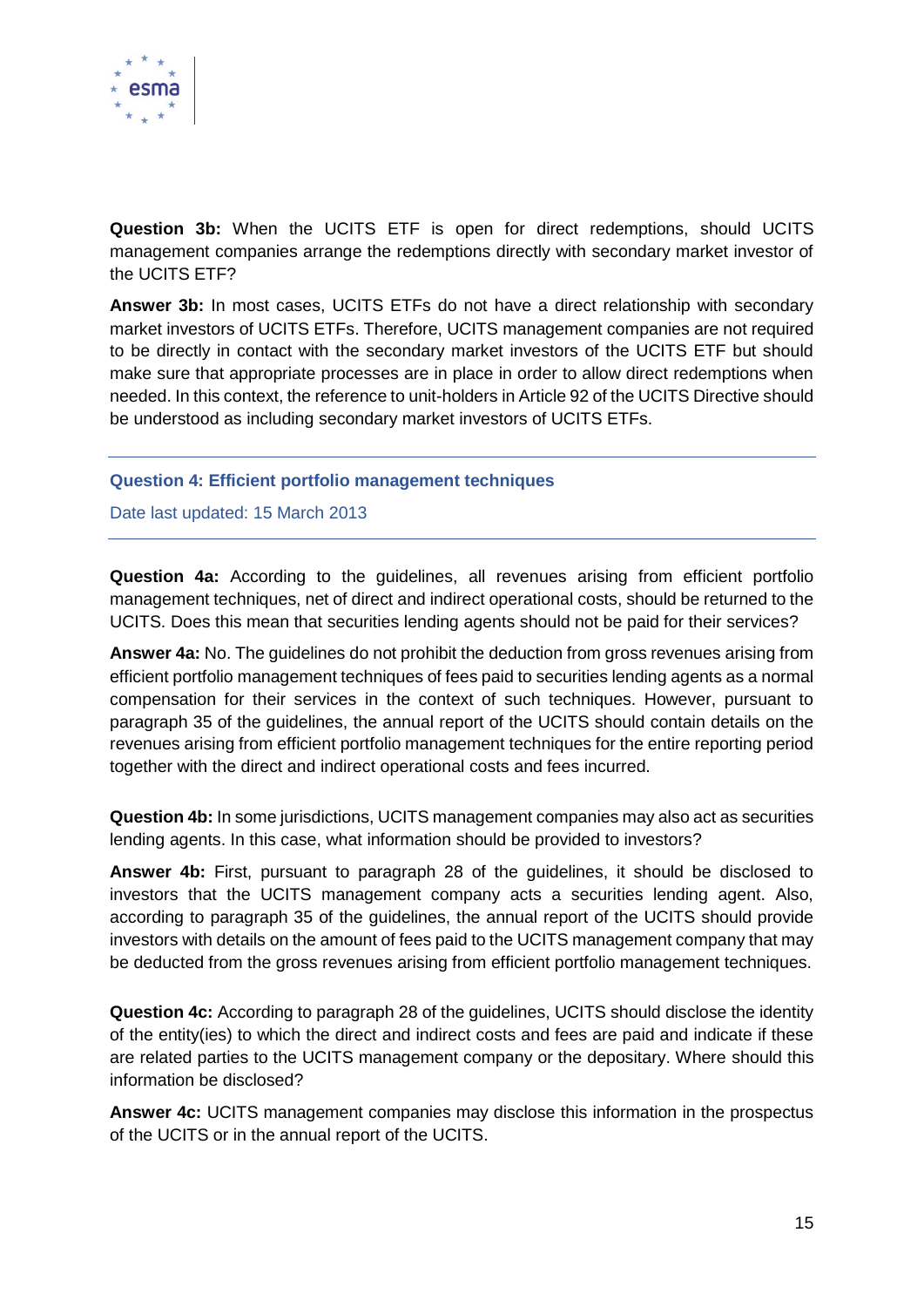

## <span id="page-15-0"></span>**Question 5: Financial derivative instruments**

Date last updated: 9 January 2015

**Question 5a:** When a UCITS enters into an unfunded swap, should the exposure swapped into the UCITS be considered in combination with the assets that are swapped out to assess the compliance with investment limits laid down in Article 52, 53, 54, 55 and 56 of the UCITS Directive?

**Answer 5a:** No. If the UCITS swaps the performance of its assets against the performance of another portfolio of assets, the UCITS should not combine both the assets swapped out and the exposure swapped into the UCITS when assessing the investment limits laid down in Articles 52, 53, 54, 55, 56 of the UCITS Directive because the ultimate exposure of the UCITS is not a combination of the two portfolios.

However, pursuant to paragraphs 36 and 37 of the guidelines, when a UCITS enters into an unfunded swap, both the UCITS' investment portfolio that is swapped out and the portfolio that is swapped into the UCITS should comply with the investment limits laid down in Articles 52, 53, 54, 55 and 56 of the UCITS Directive.

**Question 5b:** Section XI of the guidelines on financial derivative instruments refers to total return swaps or other financial derivative instruments with similar characteristics. What types of instrument are covered here?

**Answer 5b:** First of all, the purpose of paragraphs 36 and 37 is to clarify that total return swaps should be treated like any other financial derivative instrument. This means that, in accordance with Article 51(3) of the UCITS Directive, the UCITS' investment portfolio as well as the final exposure of the UCITS resulting from the investment in financial derivative instruments should comply with the UCITS investment limits laid down in Articles 52, 53, 54, 55 and 56 of the UCITS Directive.

As far as paragraph 36 is concerned, ESMA's intention is to make sure that the guidelines are not circumvented via the use of financial derivative instruments that are not total return swaps but that have similar characteristics.

**Question 5c:** What is the scope of application of paragraphs 37, 39 and 40 of the guidelines?

**Answer 5c:** Paragraphs 37, 39 and 40 of the guidelines apply to any financial derivative instrument by which UCITS gain exposure to an asset.

**Question 5d:** For the purposes of paragraph 39 of the guidelines, would the counterparty to a financial derivative instrument be considered as having discretion over the composition of the underlying of the financial derivative instrument under the following arrangement? The counterparty to the financial derivative instrument can decide on the composition of the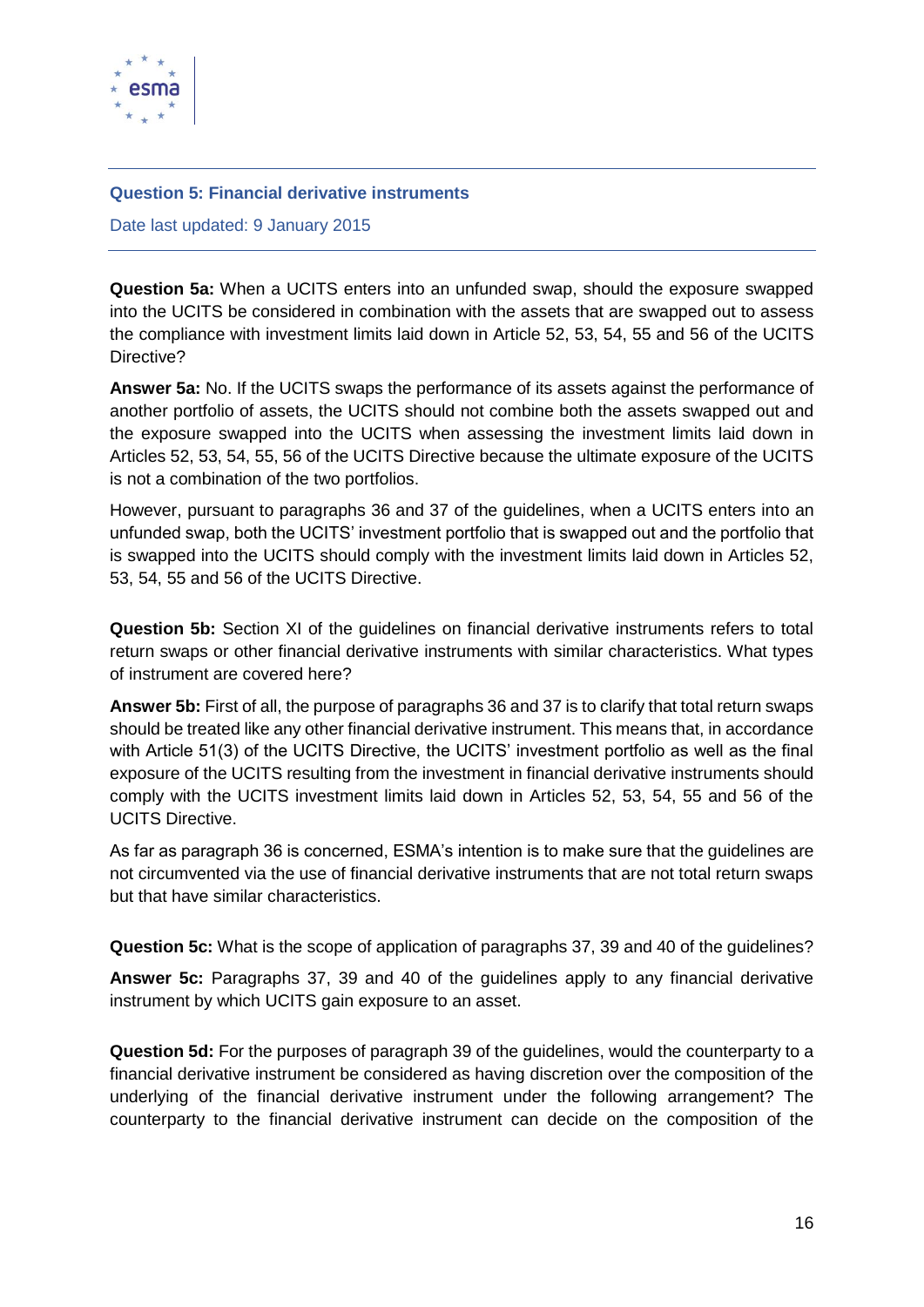

underlying of the financial derivative instrument or the UCITS investment portfolio without the prior consent of the UCITS management company.

**Answer 5d:** Yes, because the counterparty to the financial derivative instrument has discretion over the composition of the underlying of the financial derivative instrument or the UCITS' investment portfolio.

**Question 5e:** For the purposes of paragraph 39 of the guidelines, would the counterparty to a financial derivative instrument be considered as having discretion over the composition of the underlying of the financial derivative instrument under the following arrangement? The counterparty to the financial derivative instrument offers advice to the UCITS management company on the composition of the underlying of the financial derivative instrument or the UCITS' investment portfolio but any investment decision must be approved by the UCITS management company.

**Answer 5e:** No, provided that the UCITS management company expressly approves any investment decision in advance.

**Question 5f:** For the purpose of paragraph 39 of the guidelines, would the counterparty to a financial derivative instrument be considered as having discretion over the composition of the underlying assets of the financial derivative instrument under the following arrangement? The role of the counterparty only involves implementing a set of rules and this set of rules is agreed in advance with the UCITS management company and does not allow the exercise of any discretion by the counterparty.

**Answer 5f:** No, in such circumstances the counterparty to the financial derivative instrument will not be considered as having any discretion over the composition of the underlying assets of the financial derivative instrument.

## <span id="page-16-0"></span>**Question 6: Collateral management**

Date last updated: October 2016

**Question 6a:** Do the requirements on collateral only apply to the fraction of assets that reduces the counterparty risk of the UCITS to the limit imposed by the UCITS Directive?

**Answer 6a:** No. The requirements on collateral apply to all the assets received in the context of OTC financial derivative transactions and efficient portfolio management (EPM) techniques to cover counterparty risk. This means that assets received in excess (i.e. after the application of haircuts) should also comply with the same requirements.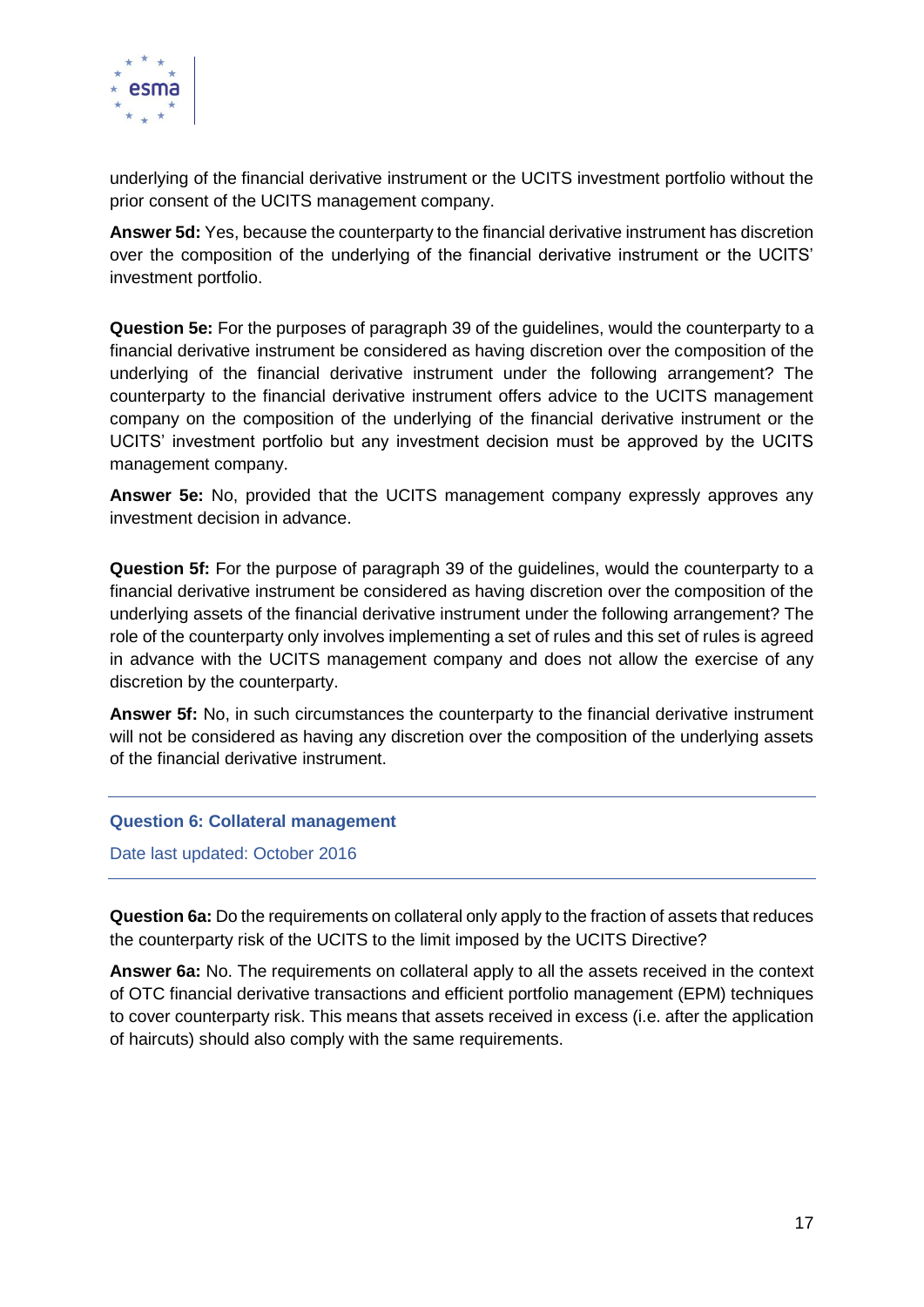

**Question 6b:** Should re-invested cash collateral comply with the 20% issuer limit of paragraph 43 (e)?

**Answer 6b:** Yes. According to paragraph 44 of the guidelines, re-invested cash collateral should be diversified in accordance with the diversification requirements applicable to noncash collateral. This means that the 20% issuer limit applies to:

- entities prescribed in Article 50(f) of the UCITS Directive at which UCITS may place cash collateral;
- high-quality government bonds and Short-Term Money Market Funds in which cash collateral may be reinvested;

If UCITS reinvest cash collateral in reverse repo transactions, the reverse repo transactions should comply with sections X and XII of the guidelines on efficient portfolio management techniques and collateral management.

**Question 6c:** Which types of asset do not comply with the requirement of correlation of paragraph 43 (d) of the guidelines?

**Answer 6c:** According to paragraph 43 (d) of the guidelines, collateral received by the UCITS should be issued by an entity that is independent from the counterparty and is expected not to display a high correlation with the performance of the counterparty. Therefore, collateral issued or guaranteed by the counterparty of an OTC financial derivative transaction or EPM technique or by one of its subsidiaries or by a parent company, or more generally by an entity belonging to the same issuer group should not be considered compliant with paragraph 40 (d) of the guidelines.

**Question 6d:** Are tripartite agreements for collateral management in the context of efficient portfolio management techniques and OTC financial derivative transactions forbidden by paragraph 40(g) of the guidelines?

**Answer 6d:** No. Tripartite agreements are possible under paragraph 40(g) as long as there is no title transfer and the collateral is held by a third party custodian subject to prudential supervision and that is unrelated to the provider of the collateral.

**Question 6e:** When there is transfer of title, can the collateral be held by a custodian that is not the depositary of the UCITS?

**Answer 6e:** Yes, but only if the UCITS' depositary has delegated the custody of the collateral to a sub-custodian and the depositary remains liable if the collateral is lost by the subcustodian.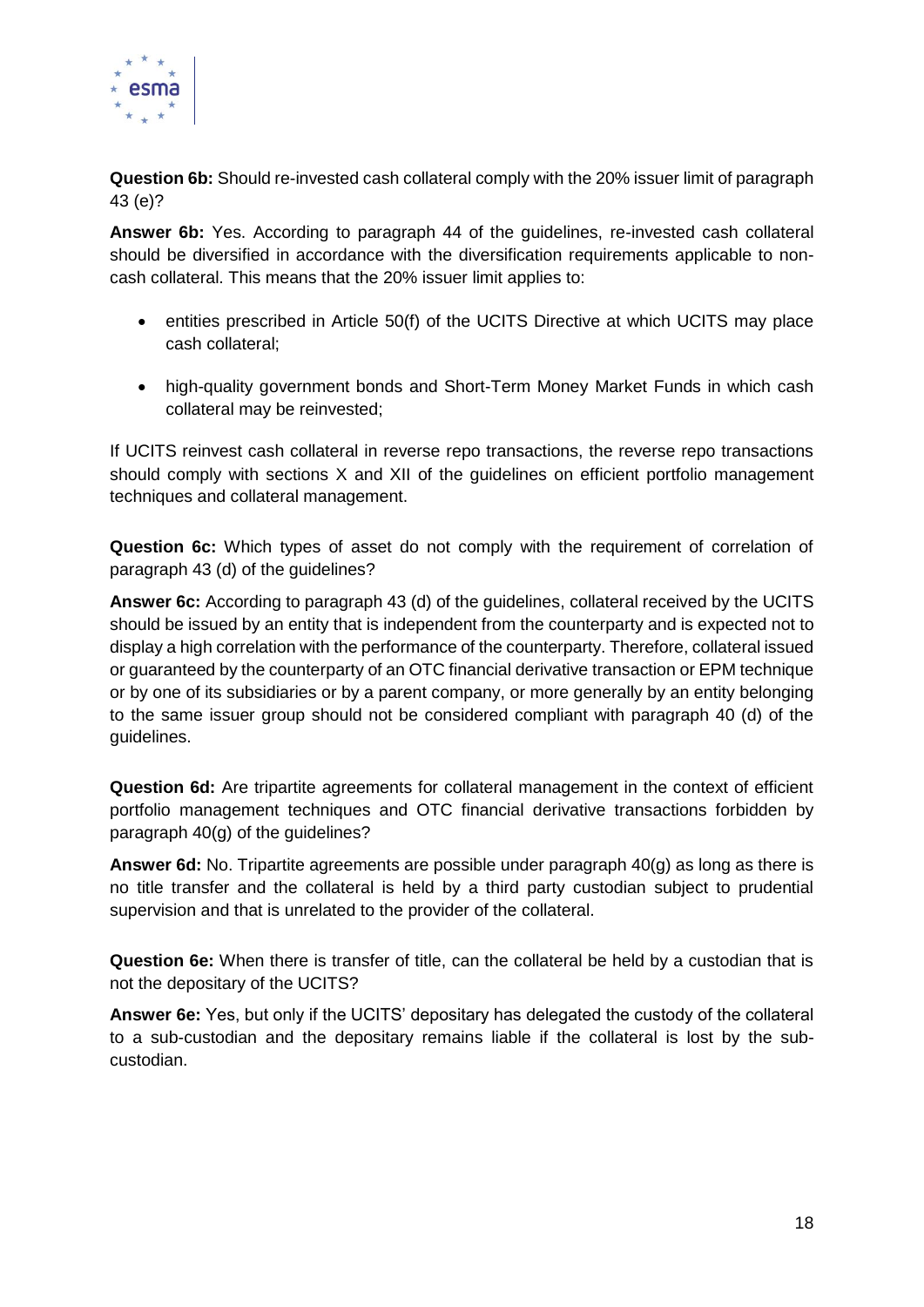

**Question 6f:** Paragraph 43(e) refers to "a basket of collateral with a maximum exposure to a given issuer of 20% of its net asset value". Does this diversification requirement refer to the basket of collateral or to the net asset value of the UCITS?

**Answer 6f:** The diversification refers to the net asset value of the UCITS. Therefore, collateral received should be diversified so that exposure to any issuer does not exceed 20% of the net asset value of the UCITS. This means that where the amount of collateral received by a UCITS does not exceed 20% of its net asset value, the collateral can be issued by a single issuer.

**Question 6g:** In the case of government bonds, can the 20% limit be deemed to apply to each different issue of bonds of the same issuer?

**Answer 6g:** No. The limit applies to the issuers and not to the issue. Accordingly, exposure to any one government issuer, or any individual issuer, is limited to 20% of the net asset value of the UCITS.

**Question 6h:** Do the ESMA guidelines require that counterparty risk exposures be aggregated across both financial derivative instruments and efficient portfolio management techniques?

**Answer 6h:** Yes. According to paragraph 41 of the ESMA guidelines, both exposures should be combined when calculating the counterparty risk limits of Article 52 of the UCITS Directive.

**Question 6i:** Are government bonds exempt from the provisions laid down in paragraphs 43(a) and paragraphs 43 (e) of the guidelines?

**Answer 6i:** No, paragraphs 43(a) and 43 (e) apply to all types of collateral received by the UCITS in the context of over-the-counter financial derivative transactions and efficient portfolio management techniques.

**Question 6j:** Can cash collateral received by UCITS in the context of EPM techniques or OTC financial derivative transactions be used by UCITS for clearing obligations under EMIR?

**Answer 6j:** No. Cash collateral received by UCITS can only be placed or invested in the assets listed in paragraph 43(j) of the guidelines.

**Question 6k:** When assessing the diversification of the collateral, should re-invested cash collateral be aggregated with non-cash collateral?

**Answer 6k:** Yes. UCITS should aggregate non-cash collateral and re-invested cash collateral when assessing the diversification requirements of collateral received by UCITS.

**Question 6l:** According to paragraph 43(g), where there is title transfer, the collateral received should be held by the depositary of the UCITS. Where there is title transfer and where the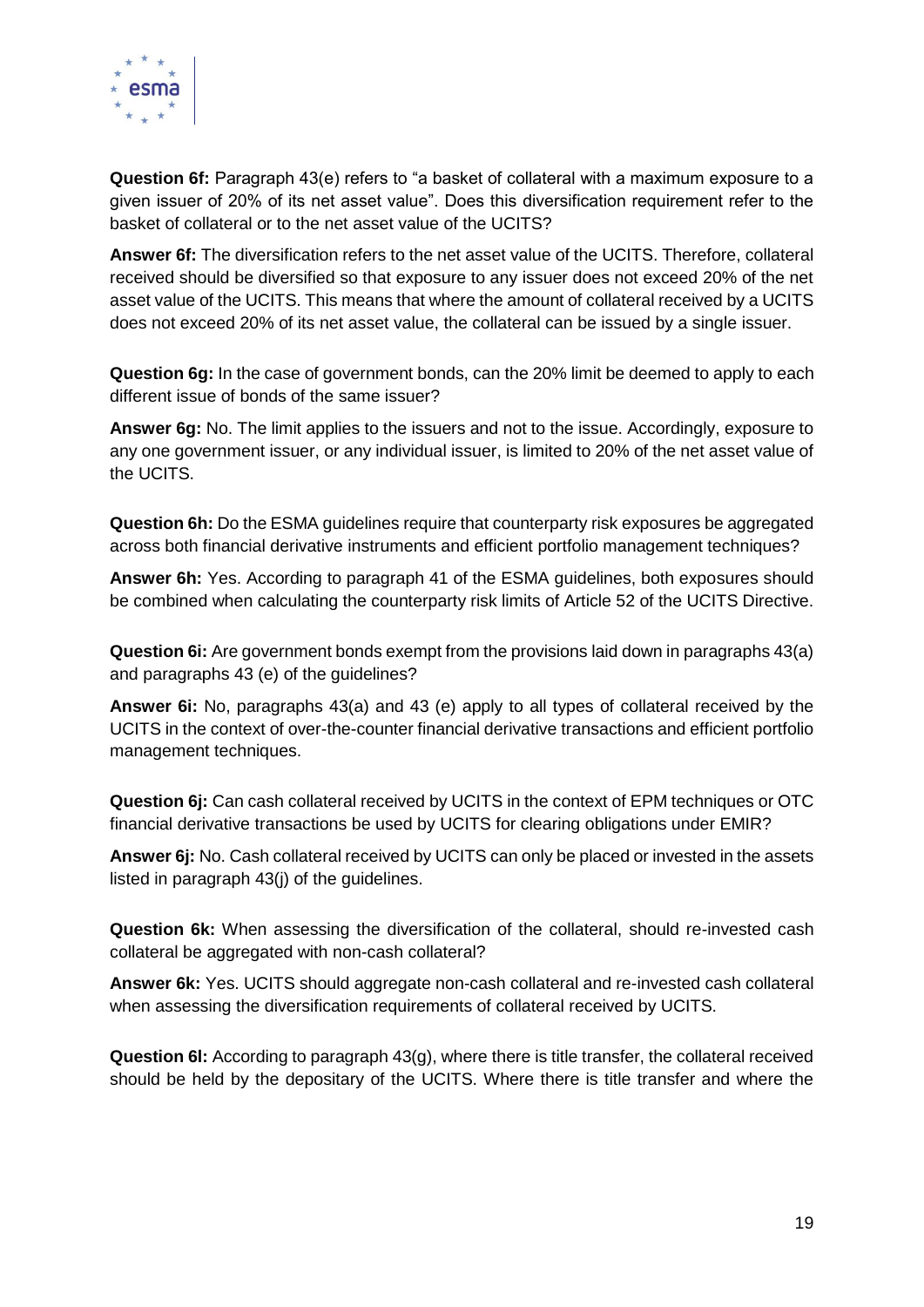

provider is also the depositary of the UCITS, should the collateral be held by the depositary of the UCITS?

**Answer 6l:** Yes. However, the depositary should have functionally and hierarchically separated the performance of its depositary tasks from its activity of collateral provider vis-àvis the UCITS in order to address potential conflicts of interest.

**Question 6m:** When UCITS reinvest cash collateral, should the reinvested cash collateral be taken into account for the calculation of the issuer concentration limits laid down in the UCITS Directive?

**Answer 6m:** Yes, in accordance with paragraph 2 of Box 27 of the guidelines on Risk Measurement and Calculation of Global Exposure and Counterparty Risk for UCITS (Ref. CESR/10-788) the reinvested cash collateral should be taken into account for the calculation of the investment restrictions applicable to UCITS. For example, this means that if a UCITS has already placed 10% of its assets on deposits with a given issuer, it should not reinvest cash collateral for more than 10% of its assets in deposits with the same issuer in order to comply with the 20% limit of Article 52(1)(b) of the UCITS Directive.

In addition, the reinvested cash collateral has to comply with the diversification requirement laid down in paragraph 44 of the ESMA guidelines on ETFs and other UCITS issues.

**Question 6n:** When a UCITS reinvests cash collateral in short-term money market funds pursuant to paragraph 43 (j) of the guidelines, should the short-term money market funds comply with the requirements of Article 50(1)(e)(iv) of the UCITS Directive (i.e. the short-term money market funds should not invest more than 10% of their assets in aggregate in other money market funds)?

**Answer 6n:** Yes, the requirement of Article 50(1)(e)(iv) of the UCITS Directive also applies to short-term money market funds in which UCITS may reinvest cash collateral.

**Question 6o [last update 12 October 2016]:** A UCITS has a clause in its fund rules limiting investment in units of other funds to 10%, in line with Article 50(1)(e)(iv) of the UCITS Directive. If, in accordance with paragraph 43 of the ESMA Guidelines on ETFs and other UCITS issues, this fund re-invests cash collateral in short-term money market funds, should this investment be included in the calculation when calculating the 10% limit?

**Answer 6o:** Yes. Investment of cash collateral in short-term money market funds should be treated in the same way as any other investment made by the UCITS in units of other UCITS or other collective investment undertakings and should be compliant with all the requirements of the UCITS Directive.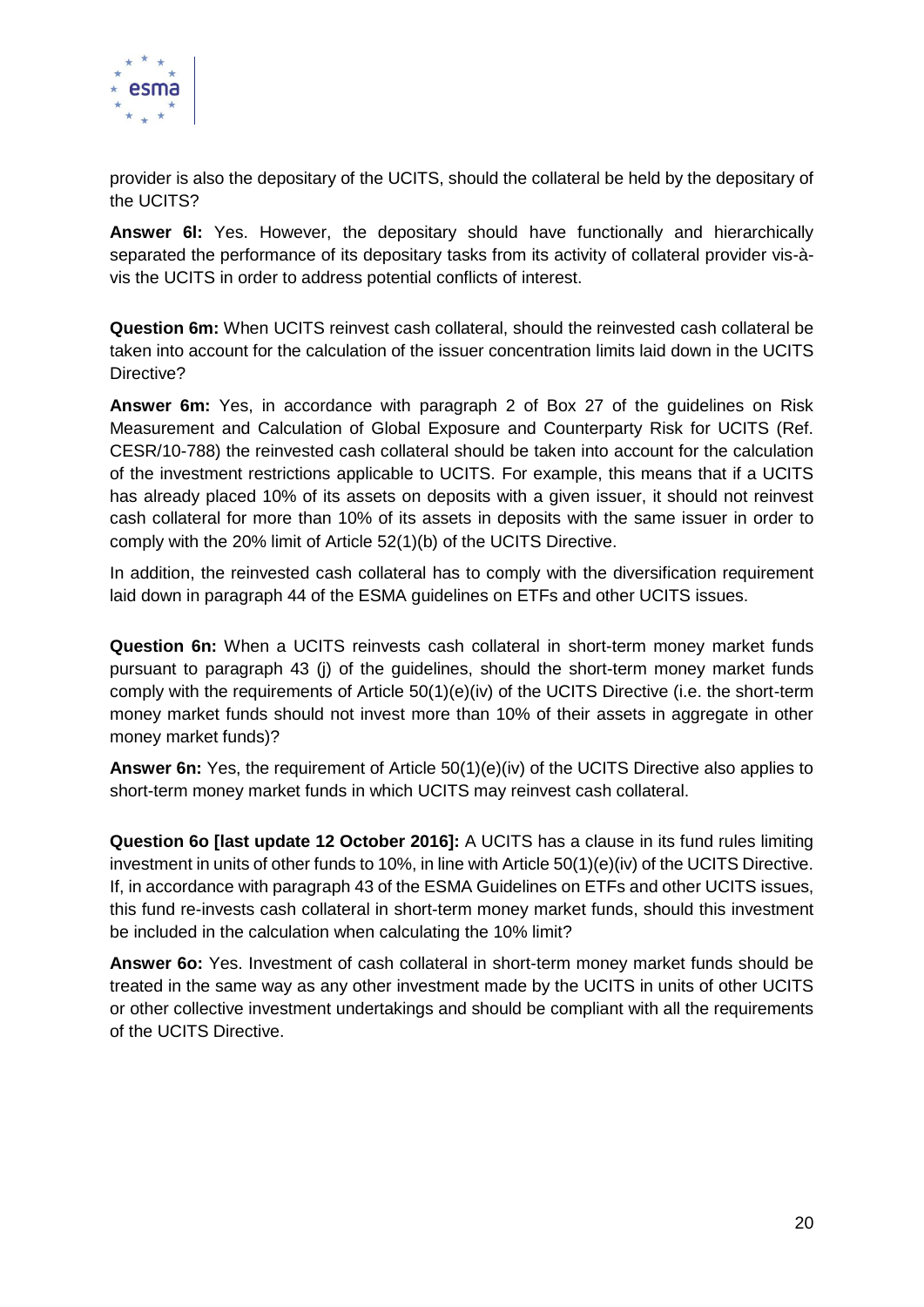

## <span id="page-20-0"></span>**Question 7: Financial indices**

Date last updated: 24 March 2014

**Question 7a:** Do the guidelines on financial indices also apply to UCITS that only use financial indices as performance benchmark?

**Answer 7a:** No. The guidelines on financial indices apply only to UCITS that are using any indices for investment purposes.

**Question 7b:** Do the guidelines on financial indices apply only to index-tracking UCITS?

**Answer 7b:** No, the guidelines on financial indices apply to any UCITS investing in financial indices and not only to index-tracking UCITS. This means that the guidelines on ETFs and other UCITS issues take precedence over the guidelines on eligible assets issued by CESR in 2008 (Ref. CESR/07-044b) and that UCITS should not invest even a small amount of their assets in financial indices that do not comply with paragraphs 48 to 61 of the guidelines.

**Question 7c:** Paragraph 56 of the guidelines recommends that all levels of an index should be subject to transparency requirements. What does this mean?

**Answer 7c:** This means that if a financial index is comprised of other financial indices, the transparency requirements also apply to the underlying indices.

**Question 7d:** According to the guidelines, index components' weightings should be published after each re-balancing on a retrospective basis. What is the timetable for such publication?

**Answer 7d:** Weightings of index components should be published before the next rebalancing of the index. For example, if an index rebalances on a monthly basis, information on the weightings of the index components should be provided as soon as possible after the rebalancing but within one month of the rebalancing.

**Question 7e:** Paragraph 54 of the guidelines prohibits investment in financial indices which rebalance on an intra-day or daily basis but notes that technical adjustments made to financial indices (such as leveraged indices) according to publicly available criteria should not be considered as rebalancing in the context of the guidelines. What is meant by "technical adjustments"?

**Answer 7e:** Technical adjustments in the context of the guidelines are adjustments which:

- are based solely on algorithmic non-subjective frameworks;
- are generally published on an ex-ante basis;
- draw on publicly available criteria (or data); and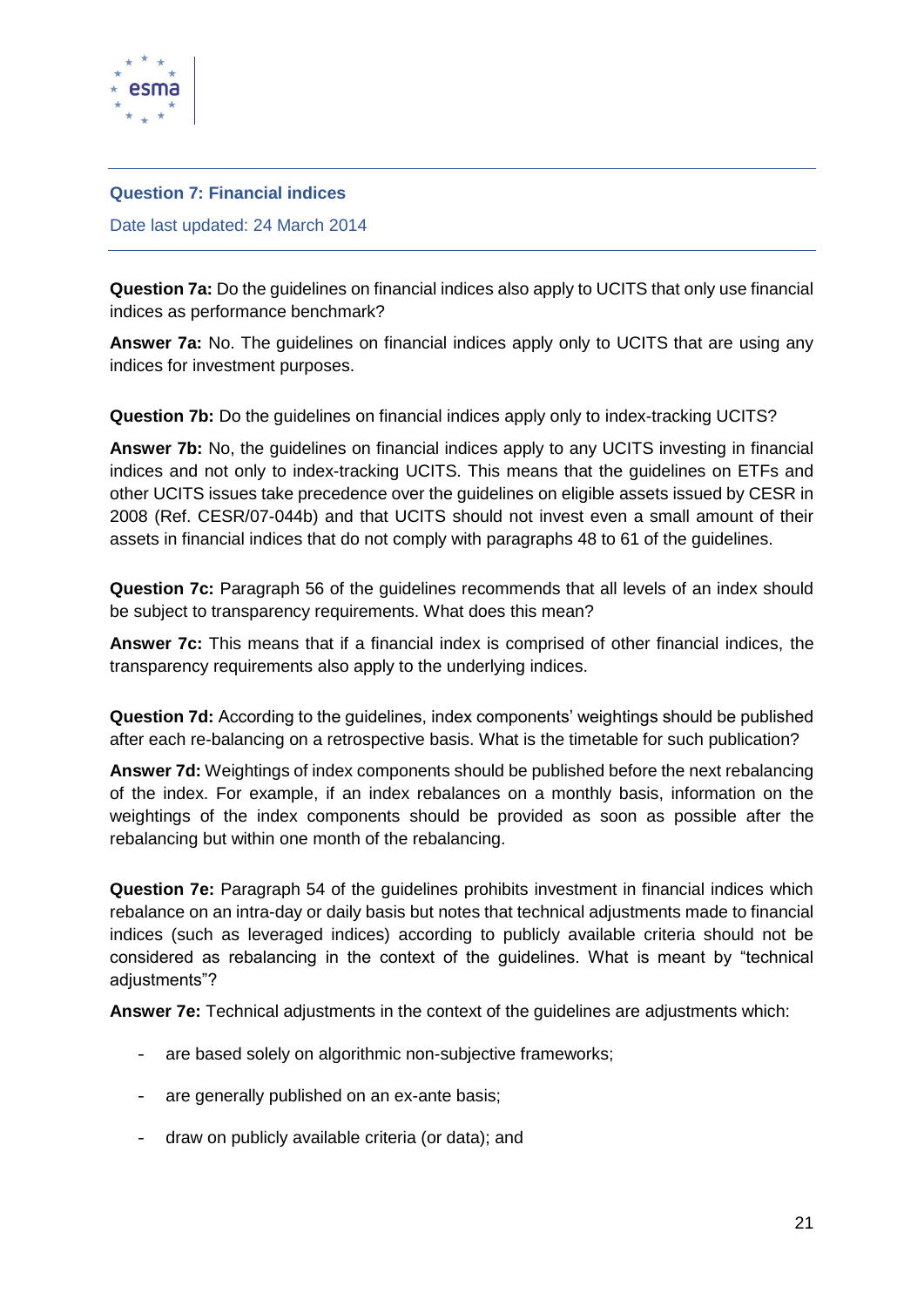

- do not rely on the judgement of the index-provider, for example, indices which follow mechanical rebalancing formulae.

**Question 7f**: Are financial indices of indices permitted?

## **Answer 7f:** Yes.

**Question 7g:** Should underlying financial indices composing financial indices in which UCITS invest comply with the guidelines on financial indices?

**Answer 7g:** Underlying financial indices should comply with section XIII of the guidelines except paragraphs 48, 49, 50 and 53 of the guidelines. This means that underlying financial indices do not need to satisfy the diversification requirements laid down in Article 9 of the Eligible Assets Directive.

However, to fulfil the guidelines of paragraphs 53, UCITS that invest in indices of indices should take into account the rebalancing frequency of the underlying indices.

**Question 7h:** Paragraph 61 of the guidelines recommends that financial indices in which UCITS invest should be subject to independent valuation. Does this mean that UCITS should not invest in financial indices for which the valuation is performed by the index provider itself?

**Answer 7h:** No. If the valuation is performed by an entity independent from the index provider, the criterion of independent valuation is considered to be fulfilled. However, UCITS can invest in financial indices for which the valuation is performed by the index provider, insofar as the unit in charge of the valuation of the index is functionally independent from the unit responsible for the design of the index and the UCITS itself carries out its own due diligence. Also, the remuneration of the staff responsible for the valuation of the index should not be linked to the performance of the financial index.

**Question 7i:** According to paragraph 59 of the guidelines, UCITS should not invest in financial indices whose methodologies permit retrospective changes to previously published index values ('backfilling'). Does this provision cover calculation mistakes?

**Answer 7i:** No. Calculation mistakes are not covered by paragraph 59 of the guidelines.

**Question 7j:** According to paragraph 55 of the guidelines, UCITS should not invest in financial indices for which the full calculation methodology to, inter alia, enable investors to replicate the financial index, is not disclosed by the index provider. Such information should be easily accessible, free of charge. What is meant by disclosed, easily accessible and free of charge in the context of the guidelines?

**Answer 7j:** The information to be disclosed and provided must be publicly available to investors and prospective investors, and published in such a way that direct access to this information is possible. Such information may be so accessed, for example, as a direct publication or via a source which directly links to a public website or other public forum which is not password protected, encrypted or in any way hinders or impedes immediate and direct access.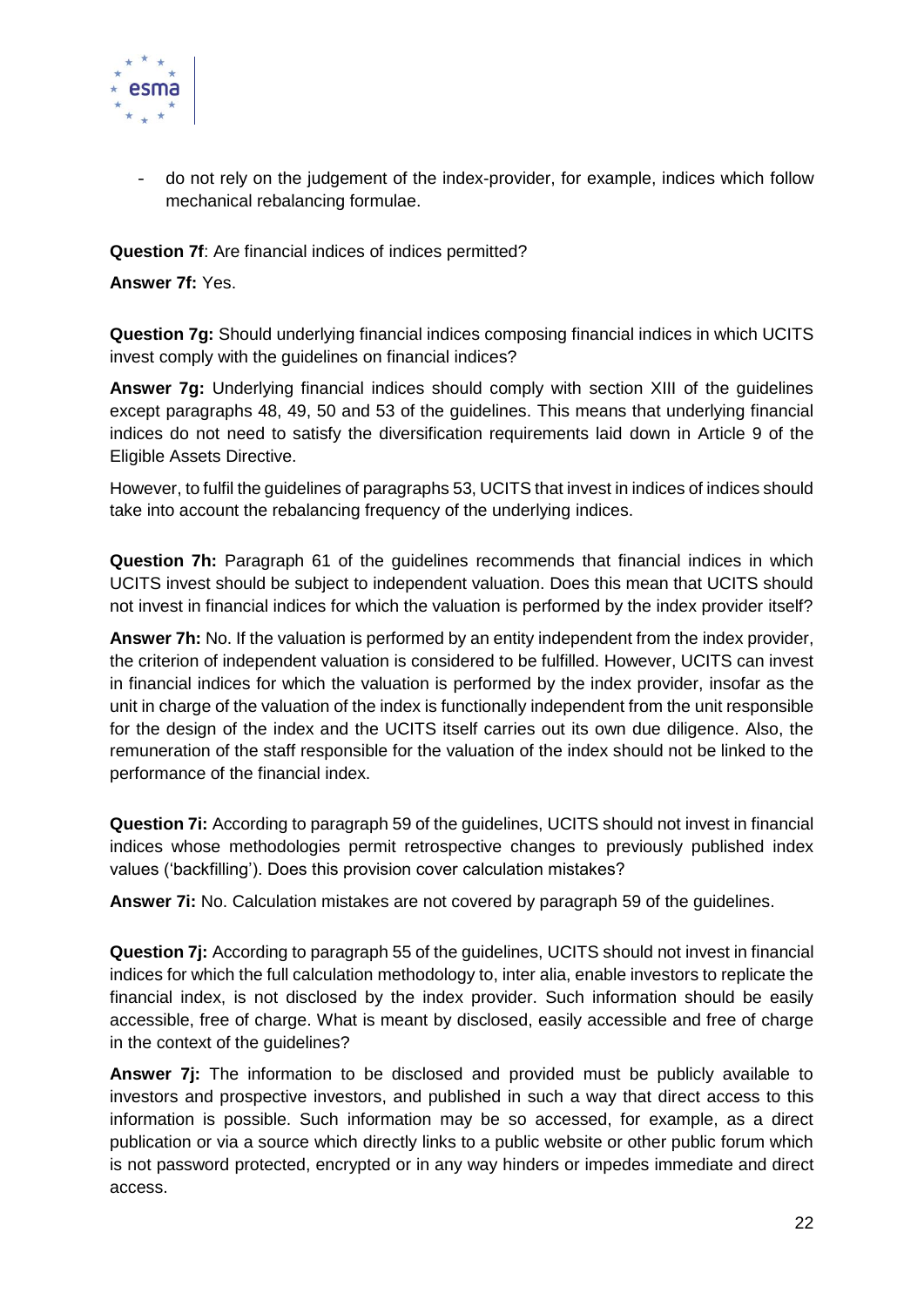

**Question 7k:** Paragraph 50 of the guidelines prohibits investment by UCITS in commodity indices that do not consist of different commodities and applies a correlation factor to be considered in this regard. Can UCITS invest in a commodity index for which a particular commodity component does not have 5 years of price history available for the purposes of the correlation observation?

**Answer 7k:** Yes, provided that a similar asset serves as an adequate proxy. The basis for such an asset being considered as an adequate proxy needs to be supported by both qualitative and quantitative data. Those qualitative and quantitative data should be documented by UCITS management companies. The proxy asset cannot constitute more than 3 years of the 5 years of data for the purposes of the calculation. The proxy must be a single commodity (rather than a component of a basket or other amalgam/hybrid product) asset. However, this asset could include a financial index which complies with section XIII of the guidelines.

## <span id="page-22-0"></span>**Question 8: Transitional provisions**

Date last updated: 15 March 2013

**Question 8a:** From when are the requirements set out in paragraphs 43, 44, 45 and 46 of the guidelines applicable for UCITS existing before the guidelines apply?

**Answer 8a:** UCITS existing before the guidelines apply should comply with the provisions of paragraphs 41, 43, 44, 45 and 46 within 12 months of the date of application of the guidelines. However, pursuant to paragraph 65 of the guidelines, any new reinvestment of cash collateral made by UCITS existing before the guidelines apply should comply with the guidelines immediately.

**Question 8b:** With respect to the tracking error, what type of information should existing UCITS provide for accounting periods that end within 12 months of the date of application of the guidelines if the prospectus has not been amended according to the guidelines?

**Answer 8b:** In this situation, existing UCITS only need to provide information on the realised tracking error; information on the anticipated tracking error and any difference between the two can be reported as from the next accounting period.

**Question 8c:** Are EPM techniques concluded by UCITS before the date of application of the guidelines subject to transitional provisions?

**Answer 8c:** UCITS that exist before the date of application of the guidelines should amend the agreements governing EPM techniques in accordance with Sections X and XII of the guidelines as soon as possible. At the latest, 12 months after the date of application of the guidelines any EPM techniques should comply with the provisions of Section X and XII of the guidelines.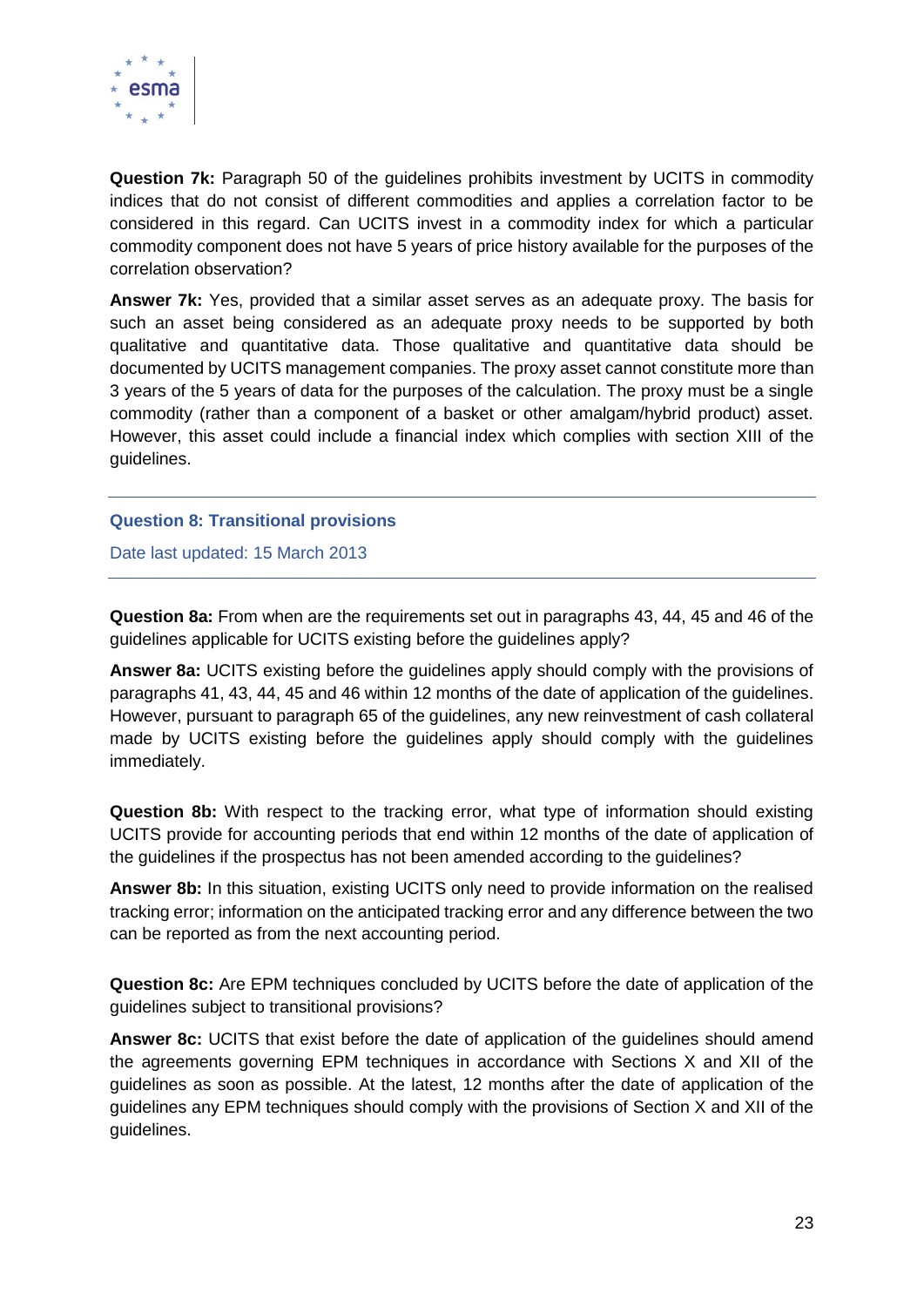

**Question 8d:** Are structured UCITS created after the entry into force of the guidelines and which are compartments of an umbrella UCITS created before the guidelines take effect subject to the grandfathering rule set out in paragraph 64 of the guidelines.

**Answer 8d:** No. The transitional provisions apply to compartments of umbrella UCITS and not to umbrella UCITS themselves.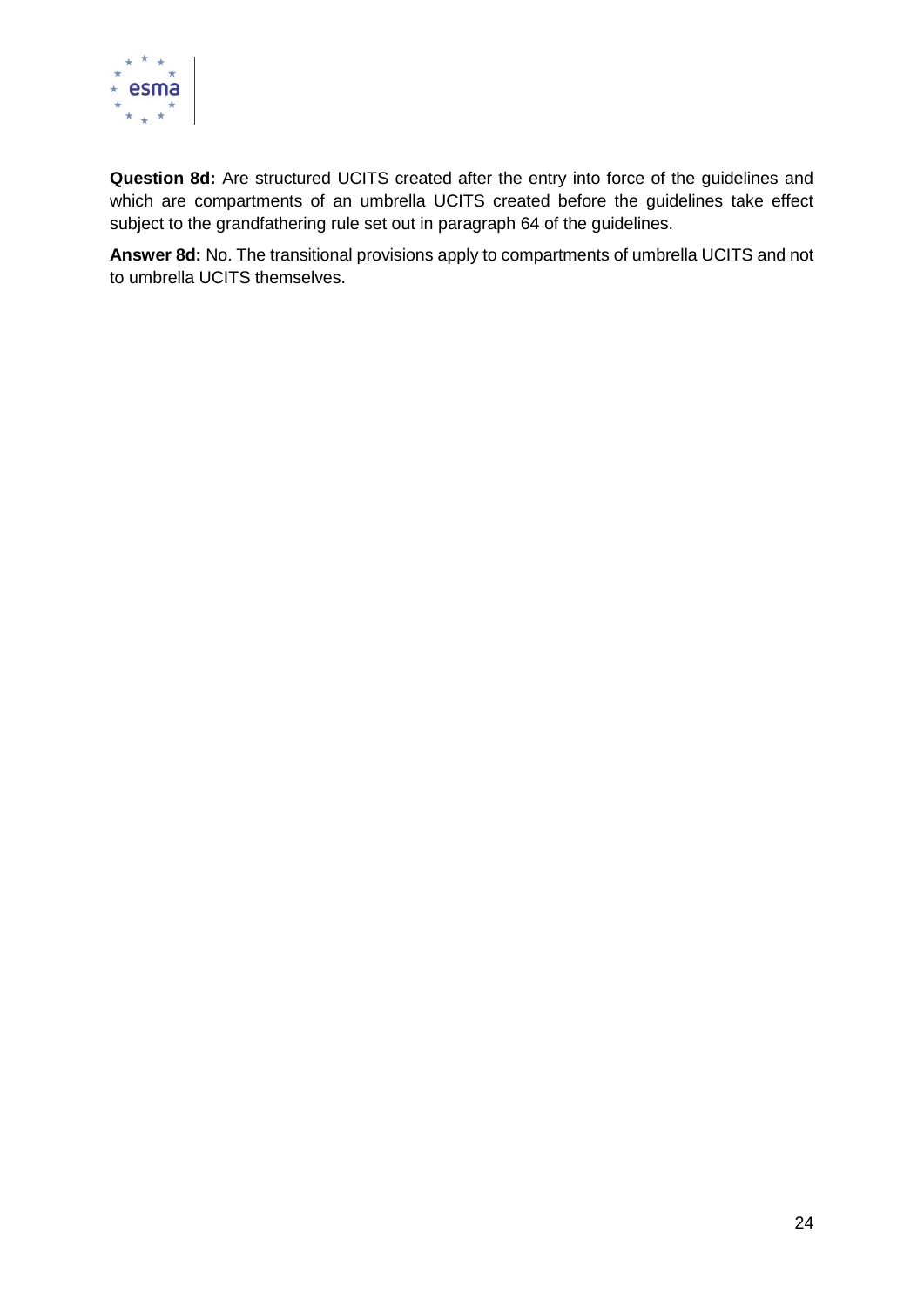

-

# <span id="page-24-0"></span>**Section IV – Notification of UCITS and UCITS management companies; exchange of information between competent authorities<sup>11</sup>**

## <span id="page-24-1"></span>**Question 1: Notification of new investment compartments**

Date last updated: July 2012

**Question 1a:** Should UCITS that wish to market new investment compartments in a Member State where they are already notified for marketing for other existing investment compartments undertake a new notification procedure via their competent authority?

**Answer 1a**: Yes. According to Article 91(4) of Directive 2009/65/EC, the notification procedure as referred in to Article 93 of that Directive also applies to investment compartments of UCITS.

**Question 1b:** Should UCITS that wish to market several investment compartments of the same UCITS undertake different notification procedures via their competent authority?

**Answer 1b:** No. UCITS can undertake a single notification procedure via their competent authority when they wish to market several investment compartments of the same UCITS in a Member State. Indeed, according to the Annex I of the Commission Regulation 584/2010, UCITS may indicate names of different investment compartments in the notification letter they transmit to their competent authority pursuant to Article 93(1) of Directive 2009/65/EC.

**Question 1c:** If the UCITS attestation transmitted to the competent authority of the home Member State lists all the existing investment compartments of a UCITS, should the UCITS undertake a notification procedure for all the investment compartments it intends to market in a Member State?

**Answer 1c:** Yes. Even if the UCITS attestation lists all the existing investment compartments of a UCITS, the marketing of these investment compartments in a Member State is possible only if the competent authority of the host Member State has been duly notified by the competent authority of the home Member State.

<sup>&</sup>lt;sup>11</sup> This section mirrors the content of the old Q&A on Notification of UCITS and exchange of information between competent authorities (ESMA/2012/428), which is replaced by the present document.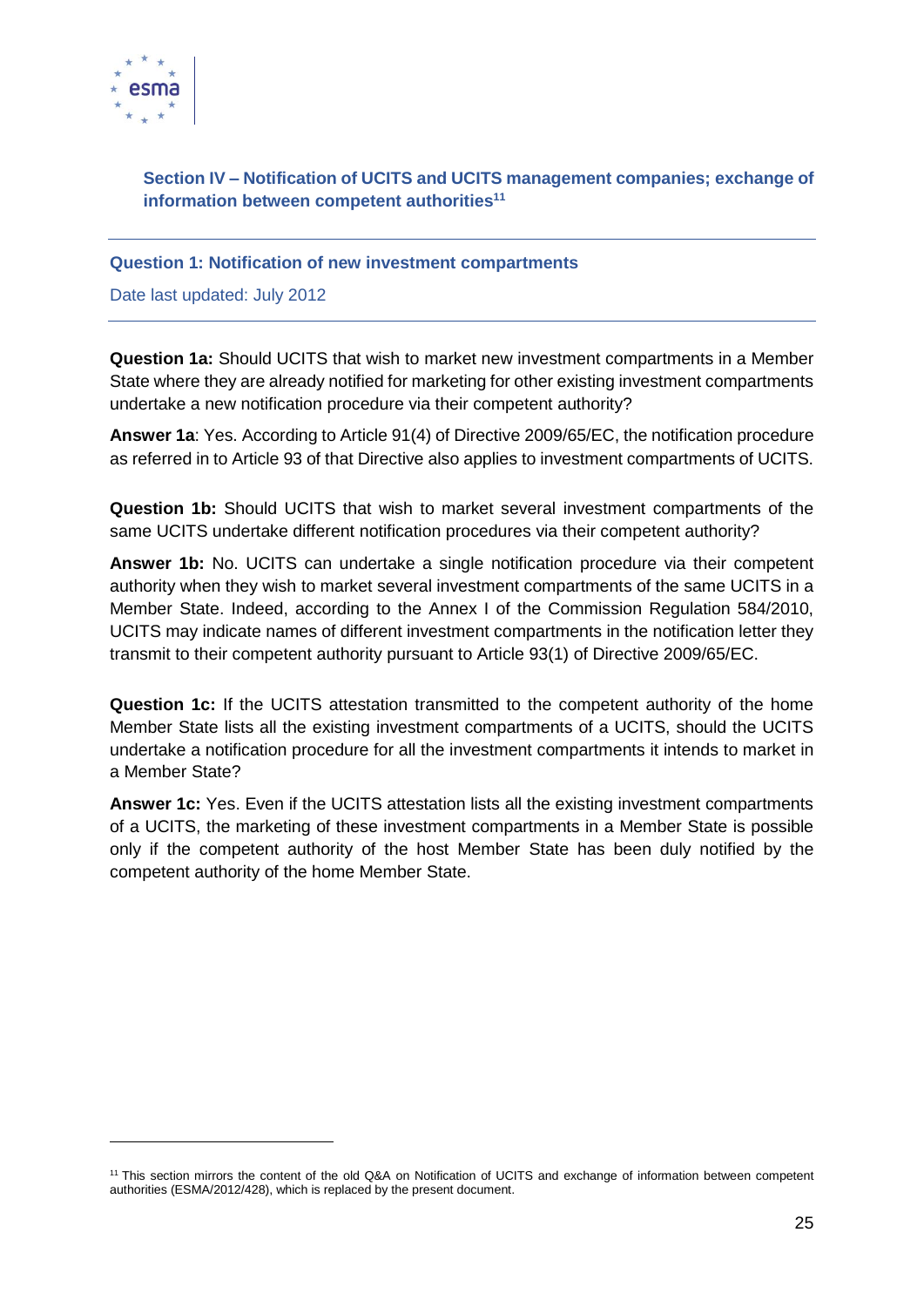

# <span id="page-25-0"></span>**Question 2: Amendments and updates of documents referred to in Article 93(2) of Directive 2009/65/EC**

Date last updated: July 2012

**Question 2a:** Should notifications to the competent authorities of the host Member States of amendments to the documents referred to in Article 93(2) of Directive 2009/65/EC (i.e. fund rules or instruments of incorporation, prospectus, latest annual report and half-yearly report by the UCITS) be accompanied by an attestation letter?

**Answer 2a:** No. The attestation letter should only be transmitted to the competent authority of the host Member State by the competent authority of the home Member State at the time of the original notification of marketing.

**Question 2b:** Should notification by the UCITS to the competent authorities of the host Member States of a change in the name of the UCITS or in one of its investment compartments be accompanied by an attestation letter?

**Answer 2b:** No. When UCITS notify the competent authorities of home Member States of a change in the name of the UCITS or in one of its investment compartments, no UCITS attestation should be transmitted.

**Question 2c***:* Should a UCITS follow a new notification procedure via its competent authority when it notifies updates of documents referred to in Article 93(2) to competent authorities of host Member States?

**Answer 2c:** No. When UCITS notify updates of documents to the competent authority of the host Member State they should not undertake a new notification procedure via their competent authority.

**Question 2d:** Should all the documents referred in to Article 93(2) of Directive 2009/65/EC be transmitted when UCITS send updates of documents to the competent authorities of the host Member States pursuant to Article 32(2) of Directive 2010/42/EU?

**Answer 2d:** No. Only the documents which have been modified should be transmitted to the competent authority of the host Member State.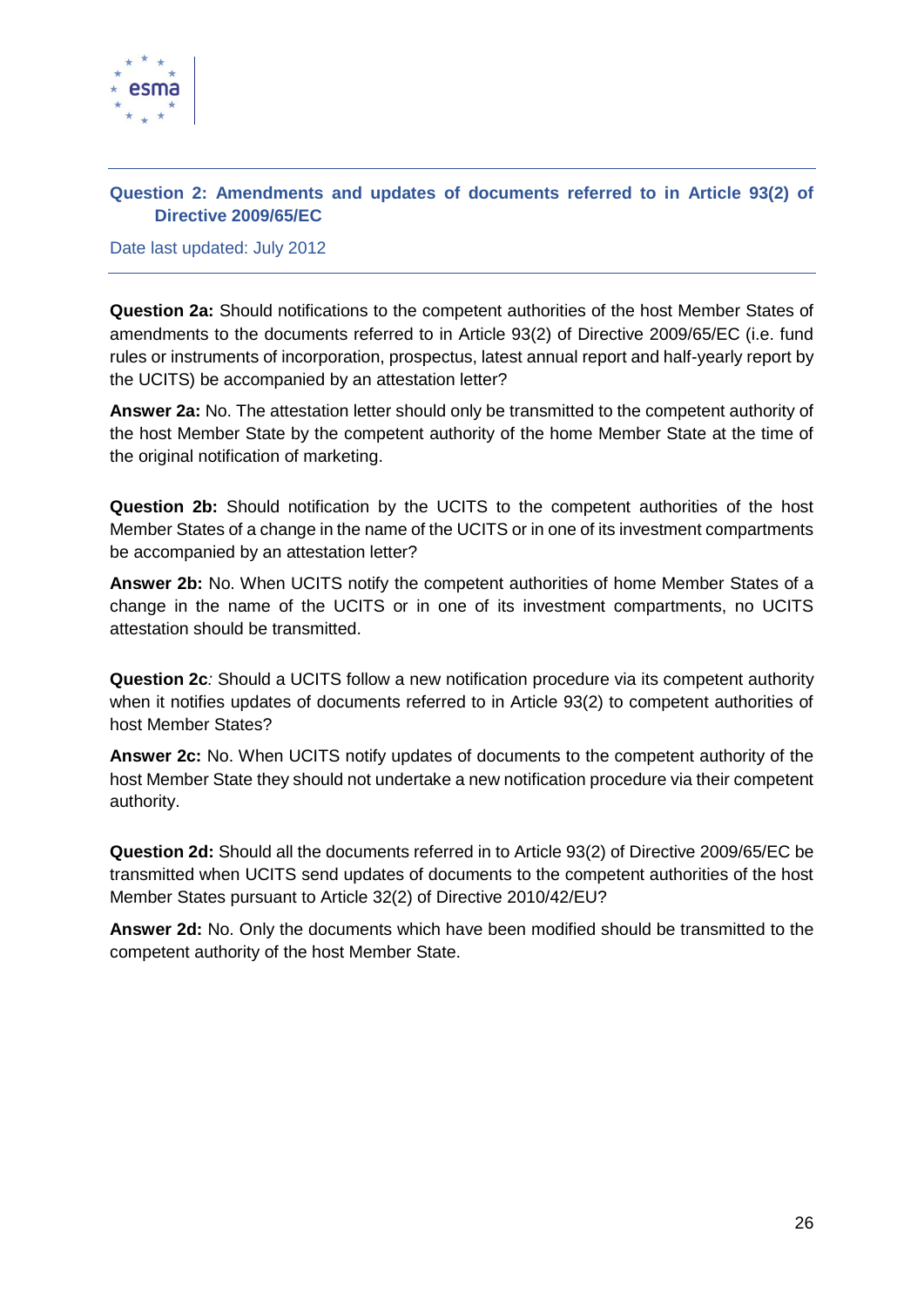

## <span id="page-26-0"></span>**Question 3: UCITS host Member State's access to documents**

Date last updated: July 2012

**Question 3a:** When a UCITS is notified for the first time for marketing in a Member State, when should the UCITS make available on a website an electronic copy of each document referred to in Article 93(2)?

**Answer 3a:** In order to satisfy the obligation of Article 31(1) of Directive 2010/42/EU, UCITS should make available on a website an electronic copy of each document referred to in Article 93(2) as soon as possible after they receive confirmation from their national competent authorities that the notification of marketing has been transmitted to the competent authority of the host Member State.

**Question 3b:** When complying with the obligation of access to documents as required by Article 31(1) of Directive 2010/42/EU, can UCITS use password-protected documents?

**Answer 3b:** No. The use of password-protected documents by UCITS is not permitted.

## <span id="page-26-1"></span>**Question 4: Part A of the notification letter**

Date last updated: July 2012

**Question:** If the UCITS is a self-managed investment company, what information should be provided under the heading 'details of contact person at the management company' in Part A of the notification letter?

**Answer:** If the UCITS is a self-managed investment company, the details of the contact person at the self-managed investment company and the relevant contact information should be provided.

# <span id="page-26-2"></span>**Question 5: Exchange of information between competent authorities in the context of establishment of a branch of a UCITS management company**

Date last updated: July 2012

**Question:** In the context of establishment of a branch by a UCITS management company in a different Member State, in which language should competent authorities of home Member States send the relevant information to competent authorities of host Member States?

**Answer:** The information should be sent in a language customary in the sphere of international finance, unless the competent authorities of the UCITS home and host Member States agree to that information being provided in an official language of both Member States.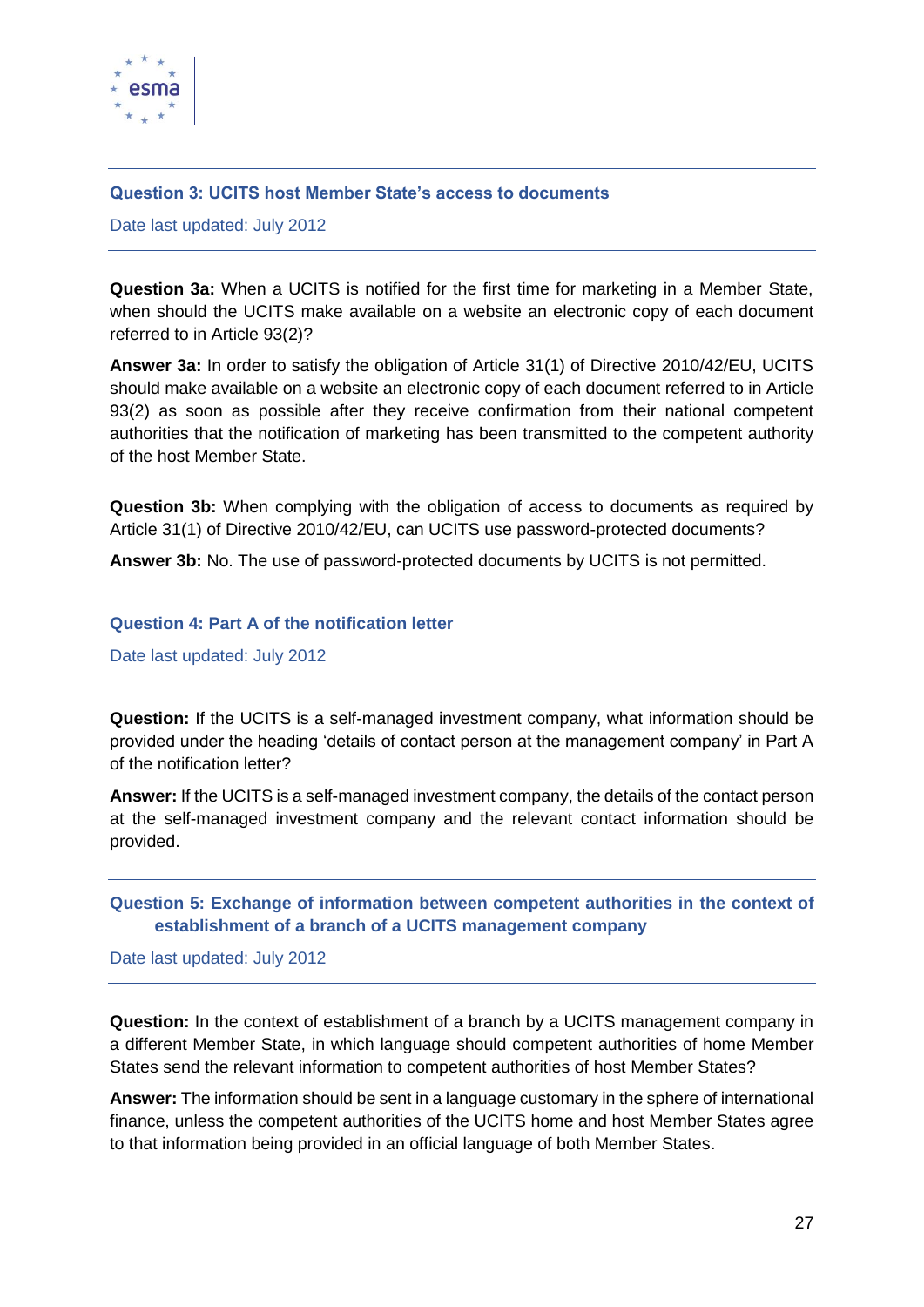

## <span id="page-27-0"></span>**Question 6: Attestation of payment of notification fees**

Date last updated: July 2012

**Question:** Under Part B of the model notification letter set out in Annex I of Regulation 584/2010, the UCITS' host Member State may require evidence of payment of notification fees. How should this evidence of payment be provided?

**Answer:** There should be evidence that the notification fee has been transferred e.g. by a scan of the transfer form. The evidence should be attached to the notification as proof of payment.

## <span id="page-27-1"></span>**Question 7: Advance notification of provision of services**

Date last updated: April 2017

**Question:** A UCITS management company wishes to pursue cross-border activities (MiFID services, collective portfolio management of UCITS) by way of the UCITS management company passport (Articles 16 to 21 of the UCITS Directive). Does the management company have to identify a specific UCITS, in respect of which it wants to pursue said activities, in the notification letter?

**Answer:** No. The management company can notify cross-border activities without having to identify a specific UCITS. When the management company, at a later point in time, has identified a UCITS that it wants to manage on a cross-border basis, it has to notify the competent authorities in the home Member State of the UCITS in accordance with Article 20 of the UCITS Directive.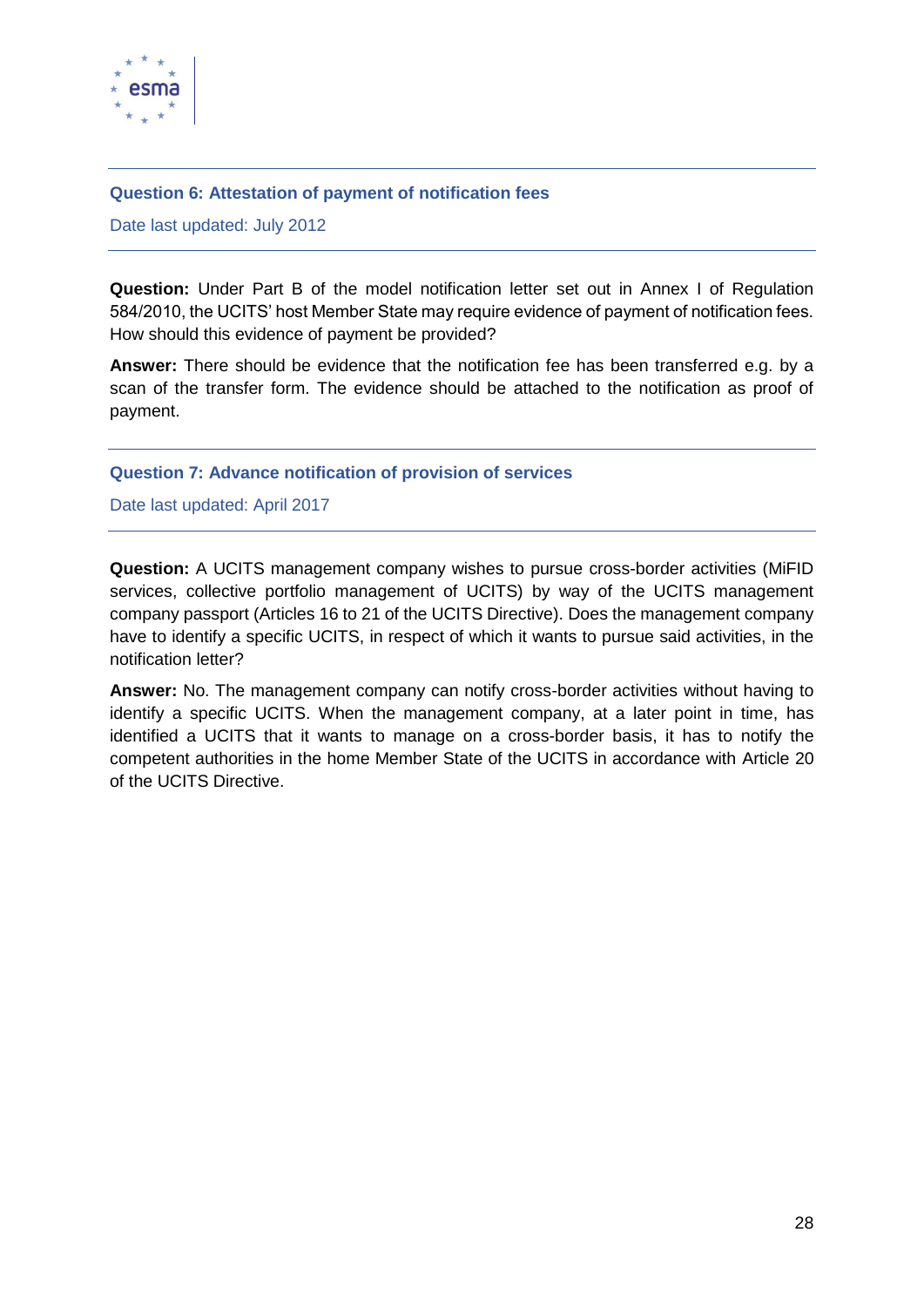

-

# <span id="page-28-0"></span>**Section V – Risk Measurement and Calculation of Global Exposure and Counterparty Risk for UCITS<sup>12</sup>**

# <span id="page-28-1"></span>**Question 1: Hedging strategies**

Date last updated: July 2012

**Question 1a**: Can the following strategy be qualified as a hedging strategy as defined in CESR's guidelines?

A portfolio management practice which only aims to reduce the interest rate risk of a corporate bond portfolio by entering into a short position on bond future contracts (or an interest rate swap) in the same currency and with a similar interest rate duration. Note that in this case the portfolio credit risk would remain un-hedged.

**Answer 1a**: Yes. This strategy could be considered as a hedging arrangement as defined in CESR's guidelines as it is in line with the example set out in paragraph 33(a) of the guidelines.

**Question 1b:** Can the following strategy be qualified as a hedging strategy as defined in CESR's guidelines?

A portfolio management practice which aims to reduce the credit risk of a corporate or government bond portfolio through purchased Credit Default Swaps (CDS). Note that in this case the portfolio interest rate risk would remain un-hedged.

**Answer 1b**: Yes, but only if the corporate or government bond and the purchased CDS relate to the same issuer.

**Question 1c:** When calculating the global exposure according to the Commitment Approach, can UCITS that invest in other funds make use of hedging arrangements?

**Answer 1c:** According to Box 8 of CESR's guidelines, for the purpose of calculating global exposure under the Commitment Approach, hedging arrangements may only be taken into account if they relate to the same asset class. Therefore, hedging arrangements for UCITS funds of funds are possible provided that the management company of the investing UCITS has full knowledge of the underlying investments of the target funds.

 $12$  This section mirrors the content of the old Q&A on Risk Measurement and Calculation of Global Exposure and Counterparty Risk for UCITS (ESMA/2013/1950), which is replaced by the present document.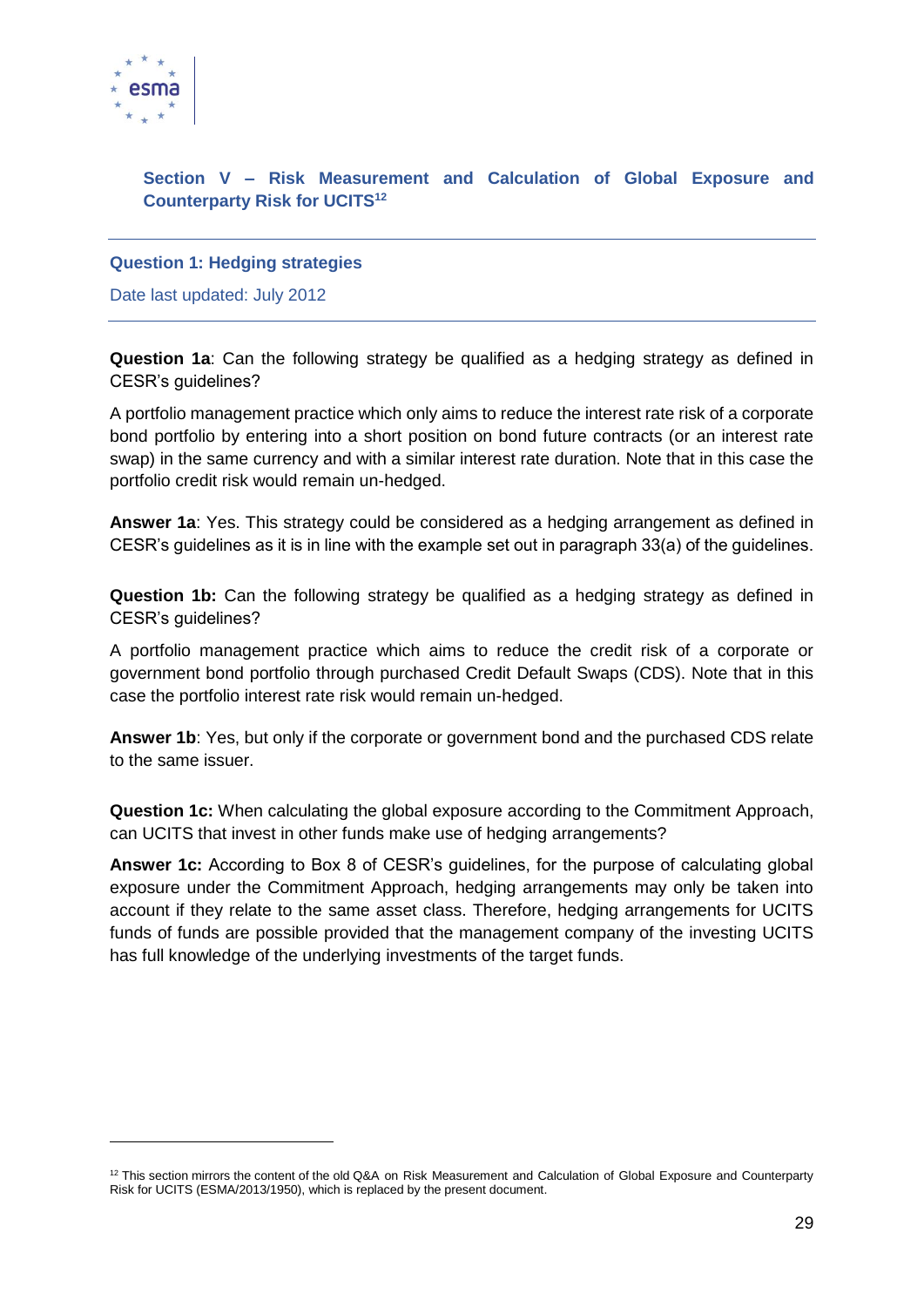

## <span id="page-29-0"></span>**Question 2: Disclosure of leverage by UCITS**

Date last updated: July 2012

**Question 2a:** For UCITS using VaR to calculate global exposure, can the required disclosure of leverage be made on a net basis i.e. leverage calculated after netting/hedging arrangements are taken into account?

**Answer 2a:** No. In accordance with Boxes 24 and 25 of CESR's guidelines, leverage should be calculated as the sum of the notionals of the derivatives used.

**Question 2b:** Could UCITS using the VaR approach to calculate global exposure disclose leverage based on the Commitment Approach?

**Answer 2b:** Yes. However, the leverage should be disclosed based on both the 'sum of the notionals' as provided by CESR's guidelines and the Commitment Approach.

## <span id="page-29-1"></span>**Question 3: Concentration rules**

Date last updated: July 2012

**Question:** Article 54 of Directive 2009/65/EC permits competent authorities to authorise UCITS to invest up to 100% of their assets in transferable securities issued by certain issuers e.g. sovereigns. In such cases the UCITS must hold securities from at least six different issues and securities from any single issue shall not exceed 30% of its total assets.

Should this diversification rule apply on the basis of the net assets of the UCITS or on a gross basis?

**Answer:** The 100% diversification limit of Article 54 should be applied on the net assets (i.e. exposure to assets referred to in this article is limited to 100% of the net asset value) as all investment restrictions applicable to UCITS, including the diversification limits of Article 54, have to be applied with reference to their net assets and because any exposure beyond 100% to a sovereign issuer cannot be considered as 'equivalent protection' with regard to Article 52.

Furthermore, it is explicitly clarified that any exposure taken to assets referred to in Article 54, including through derivatives (e.g. bond future contracts such as Euro. Bund Future, 10 Year US T-Note future) and any efficient portfolio management techniques (e.g. reinvestment of cash collateral) must be included when calculating the limit of 100% according to Article 54.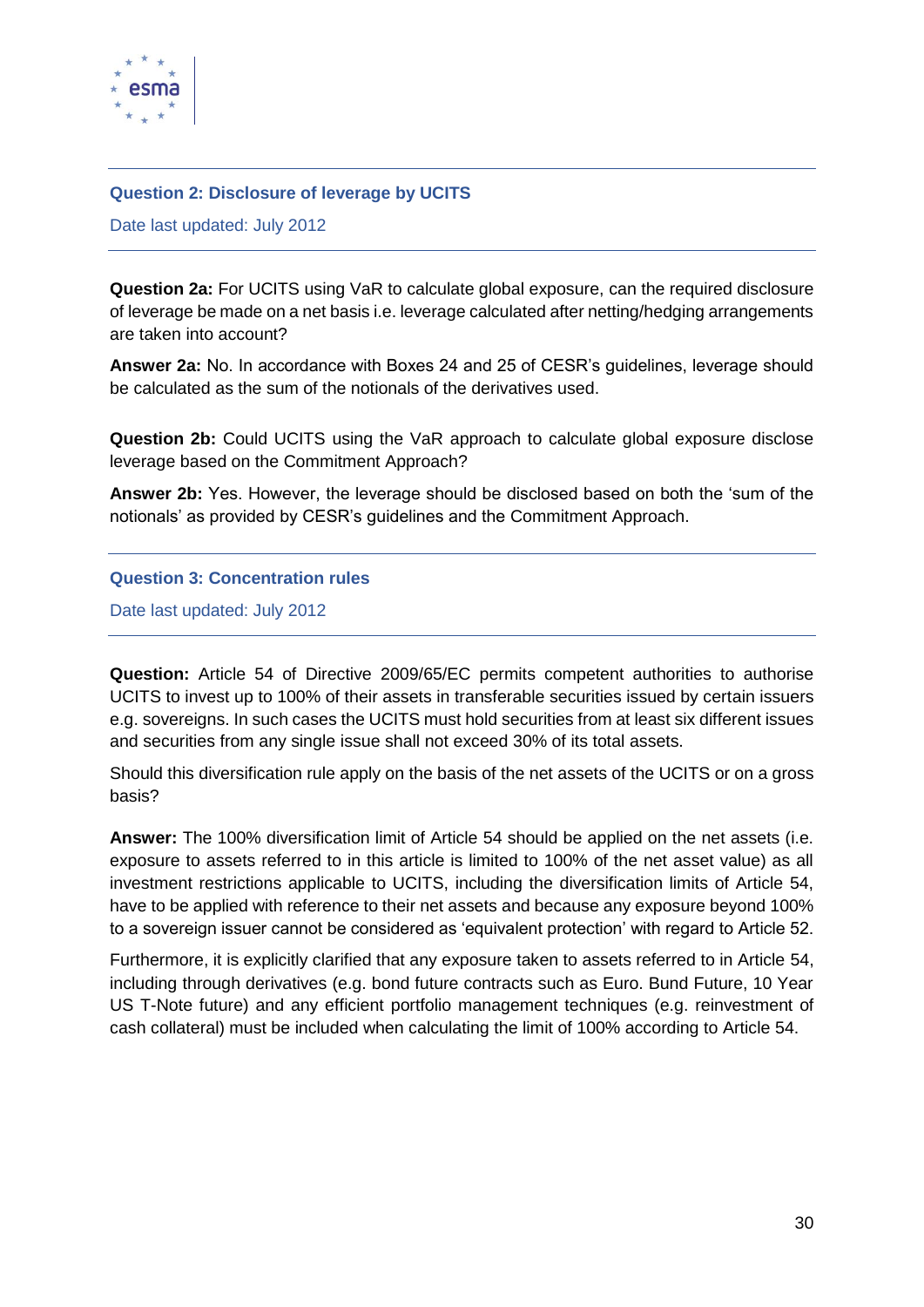

# <span id="page-30-0"></span>**Question 4: Calculation of global exposure for fund of funds**

Date last updated: July 2012

**Question:** Is the look-through approach compulsory for the calculation of global exposure when UCITS invest in other funds?

**Answer:** No. For the purpose of calculating global exposure, a look-through approach is not compulsory when UCITS invest in other funds. As an alternative, UCITS may treat the NAV of the target fund as an equity and use it as a substitute in the calculation of global exposure, in particular when the VaR Approach is used.

This method may only be used if the risk management function can prove and document that this approach does not lead to an inaccurate picture of the fund of funds. In addition, UCITS fund of funds structures have to comply with all due diligence and risk management requirements laid down in the UCITS framework (Directive 2009/65/EC, Directive 2010/43/EU and the CESR guidelines on Risk Management principles for UCITS<sup>13</sup>). Finally, the method chosen by the UCITS should be disclosed in the prospectus.

# <span id="page-30-1"></span>**Question 5: Calculation of counterparty risk for exchange-traded derivatives and centrally-cleared OTC transactions**

Date last updated: December 2013

1

**Question:** How should UCITS calculate their counterparty risk for exchange-traded derivatives and OTC transactions that are centrally cleared under the European Market Infrastructure Regulation (EMIR)?

**Answer:** When calculating the counterparty risk for exchange-traded derivatives and OTC transactions that are centrally cleared, UCITS should look at the clearing model used to determine the existence of counterparty risk and, if any, where the counterparty risk is located. When analysing the clearing model used, UCITS should have regard to the existence of segregation arrangements of the assets and the treatment of claims on these assets in the event of bankruptcy of the clearing member or central counterparty.<sup>14</sup>

<sup>&</sup>lt;sup>13</sup> CESR guidelines on Risk Management principles for UCITS – Ref. CESR/09-178, [https://www.esma.europa.eu/sites/default/files/library/2015/11/09\\_178.pdf](https://www.esma.europa.eu/sites/default/files/library/2015/11/09_178.pdf)

<sup>&</sup>lt;sup>14</sup> Since this question was last updated, ESMA has issued an opinion to the European institutions on the Impact of Regulation 648/2012 on Articles 50(1)(g) (iii) and 52 and of Directive 2009/65/EC for over-the-counter financial derivative transactions that are centrally cleared [\(ESMA/2015/880\)](https://www.esma.europa.eu/sites/default/files/library/2015/11/2015-880_esma_opinion_on_impact_of_emir_on_ucits.pdf)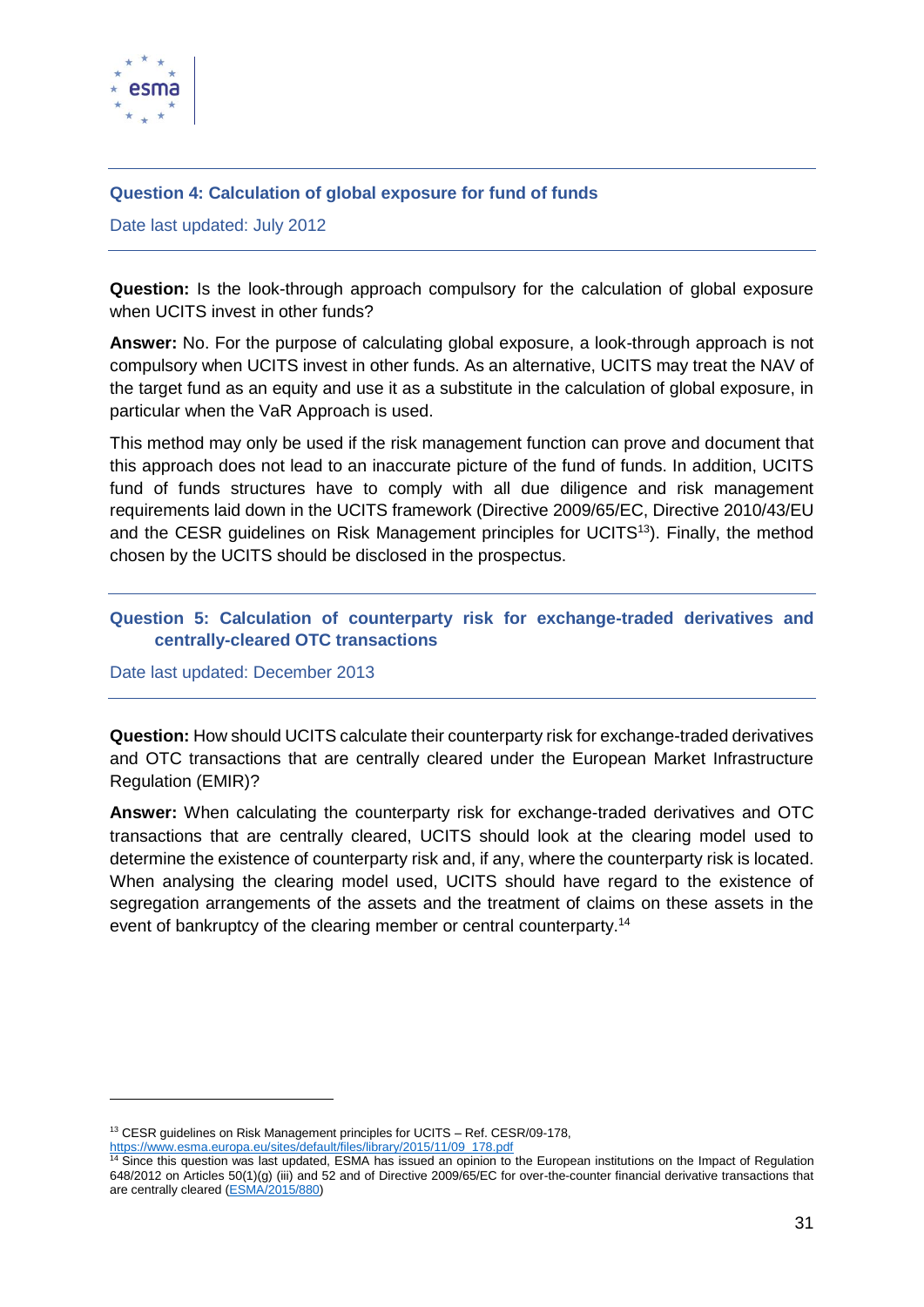

# <span id="page-31-0"></span>**Section VI – Impact of Regulation (EU) 648/2012 (EMIR)<sup>15</sup> on the UCITS Directive**

## <span id="page-31-1"></span>**Question 1: Valuation of OTC derivatives**

Date last updated: July 2016

**Question [last update 19 July 2016]:** For OTC financial derivative transactions that are centrally cleared and subject to the reporting obligation of EMIR, can UCITS management companies rely on the valuation provided by the central counterparty (CCP)?

**Answer:** No. The UCITS framework requires UCITS management companies to have in place a process for accurate and independent verification of the value of the OTC financial derivative transactions, even if they are centrally cleared. The valuation provided by the CCP can only serve as a point of reference for the verification performed by the UCITS management company. Nevertheless, the UCITS management company should be able to justify any deviation from the valuation provided by the CCP.

# <span id="page-31-2"></span>**Question 2: Application to UCITS of the exemption for intra-group transactions under EMIR**

## Date last updated: 24 May 2017

-

**Question:** Where a UCITS is subject to the clearing obligation of Article 4(1) of EMIR, can it make use of the exemption for intragroup transactions (Article 4(2) of EMIR)?

**Answer:** ESMA is of the view that in the case of UCITS the exemption for intragroup transactions should be construed narrowly, and that in most cases it will not be possible for the exemption to be used. A UCITS can only make use of the exemption for intragroup transactions if it has been established to form part of the same group (as defined in Article 2(16) of EMIR) as the counterparty to the OTC derivative contract and if it fulfils all the criteria for intragroup transactions set out in Article 3(2)(a)(i)-(iv), (b), or (d) of EMIR.

Article 3(2)(a)(iii) of EMIR requires both counterparties to be included in the same consolidation on a full basis. In addition, they have to be subject to appropriate centralised risk evaluation, measurement and control procedures, as well as fulfil other specific requirements set out in Article 3(2) of EMIR.

An exemption to the clearing obligation based on Article 4(2) of EMIR can only be granted after a thorough case-by-case assessment, which will have to take into account whether the UCITS has been established to form part of the same group as the counterparty to the OTC derivative

<sup>15</sup> Regulation (EU) No 648/2012 of the European Parliament and of the Council of 4 July 2012 on OTC derivatives, central counterparties and trade repositories ("European Markets Infrastructure Regulation")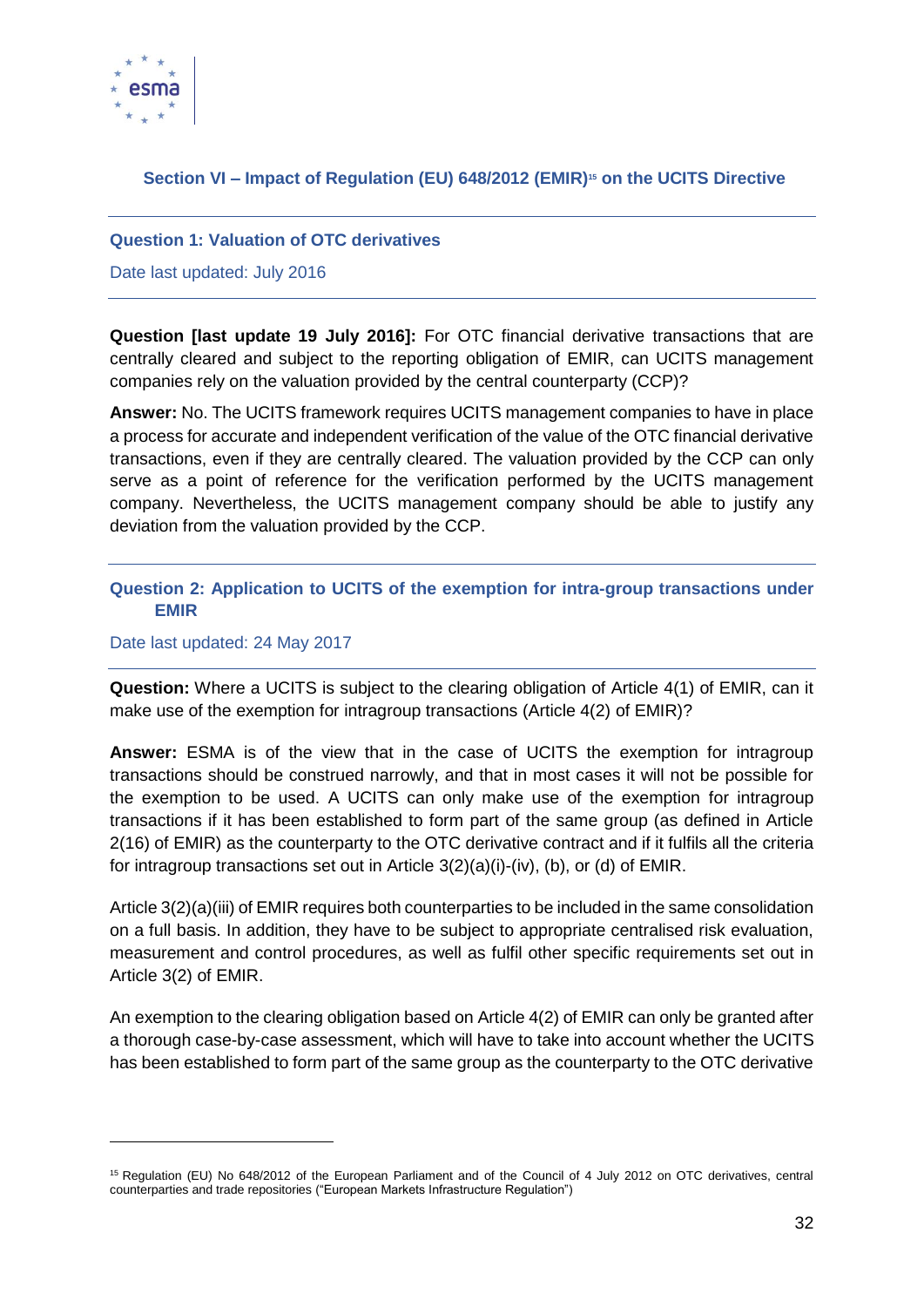

contract and whether the UCITS fulfils all the criteria set out in Article 3(2)(a), (b), or (d) of EMIR.

Where a UCITS is granted an intragroup exemption for the clearing obligation, it follows that the UCITS will not be considered a distinct entity and will not be treated separately for other purposes under EMIR either, in particular for the purpose of the bilateral margining thresholds calculation. Therefore, the aggregate month-end average notional amount referred in Article 28(1) of Commission Delegated Regulation (EU) 2016/2251 shall be calculated at the group level (including the relevant UCITS).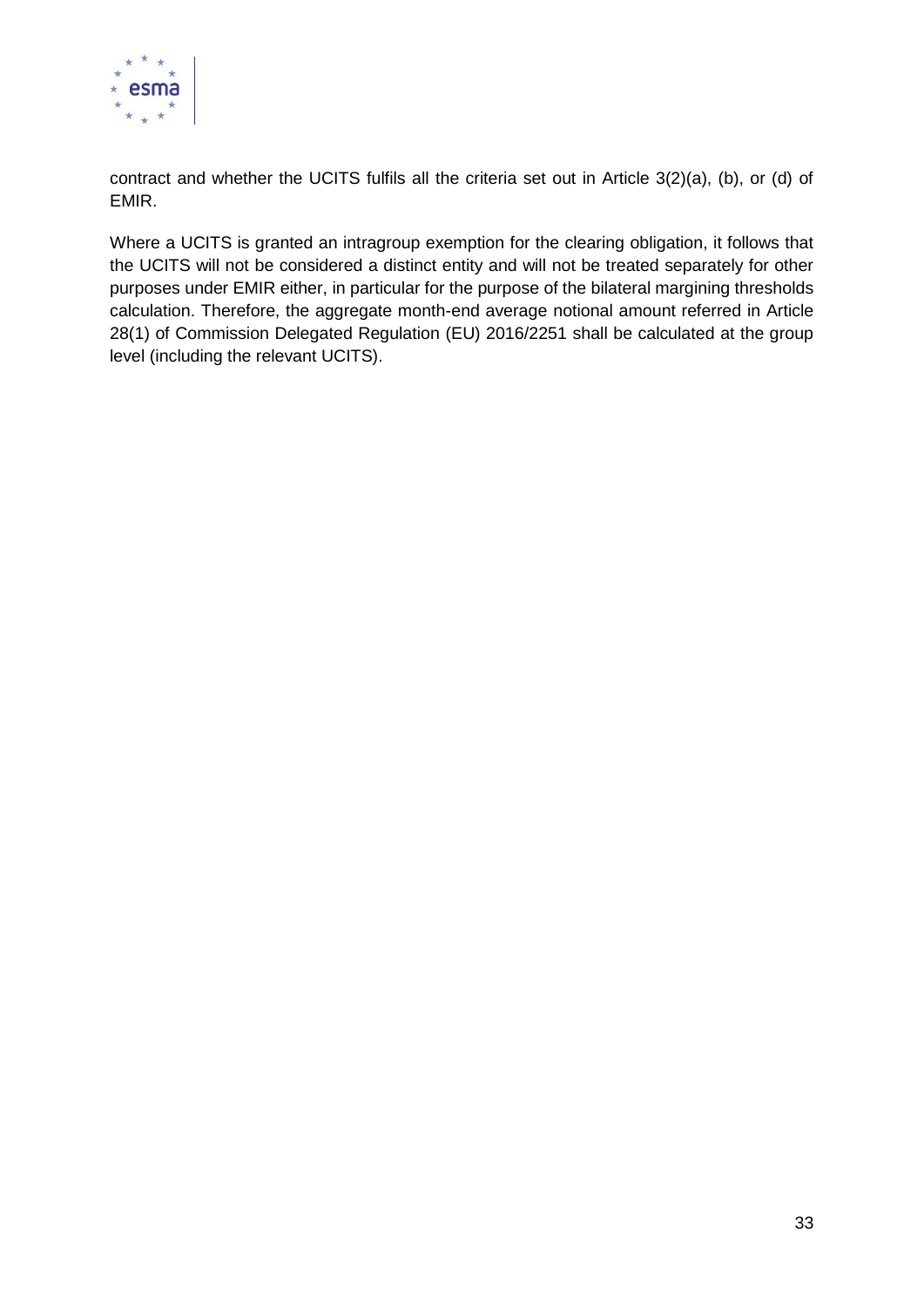

# <span id="page-33-0"></span>**Section VII – Impact of Regulation (EU) 2015/2365 (SFTR)<sup>16</sup> on the UCITS Directive**

## <span id="page-33-1"></span>**Question 1: Commencement of reporting under SFTR**

## Date last updated: October 2016

**Question 1a [last update 12 October 2016]:** Article 13 of Regulation (EU) 2015/2365 on transparency of securities financing transactions and of reuse and amending Regulation (EU) No 648/2012, requires UCITS management companies, UCITS investment companies, and AIFMs to provide information to investors on the use made of SFTs and total return swaps in the annual report of each UCITS/AIF under management, as well as in each half-yearly report for UCITS. As Article 13 applies from 13 January 2017, which report should be the first to include this disclosure?

**Answer:** The information should be included in the next annual or half-yearly report to be published after 13 January 2017 which may relate to a reporting period beginning before that date.

## <span id="page-33-2"></span>**Question 2: Periodic reporting under Article 13 of SFTR for UCITS and AIFs**

Date last updated: 5 October 2017

**\*\*\* NEW \*\*\* Question 2a [last update 5 October 2017]:** Pursuant to Article 13 of SFTR, UCITS management companies, UCITS investment companies, and AIFMs ("UCITS/AIF managers") shall inform investors on the use they make of SFTs and total return swaps in annual (UCITS and AIFs) and half-yearly (UCITS only) reports. The information on SFTs and total return swaps shall include the data provided for in Section A of the Annex to SFTR.

Should this data be reported as aggregate data (with respect to the whole of the reporting period) or based on a snapshot (taken at the end of the reporting period)?

**Answer**: The table below explains how each data item in Section A of the Annex to the SFTR should be reported. All data items should be reported as a snapshot, with the exception of the following:

Data on reuse of collateral

-

- $\circ$  Cash collateral reinvestment returns to the collective investment undertaking.
- Data on return and cost for each type of SFTs and total return swaps
	- $\circ$  broken down between the collective investment undertaking, the manager of the collective investment undertaking and third parties (e.g. agent lender) in

<sup>&</sup>lt;sup>16</sup> Regulation (EU) 2015/2365 of the European Parliament and of the Council of 25 November 2015 on transparency of securities financing transactions and of reuse and amending Regulation (EU) No 648/2012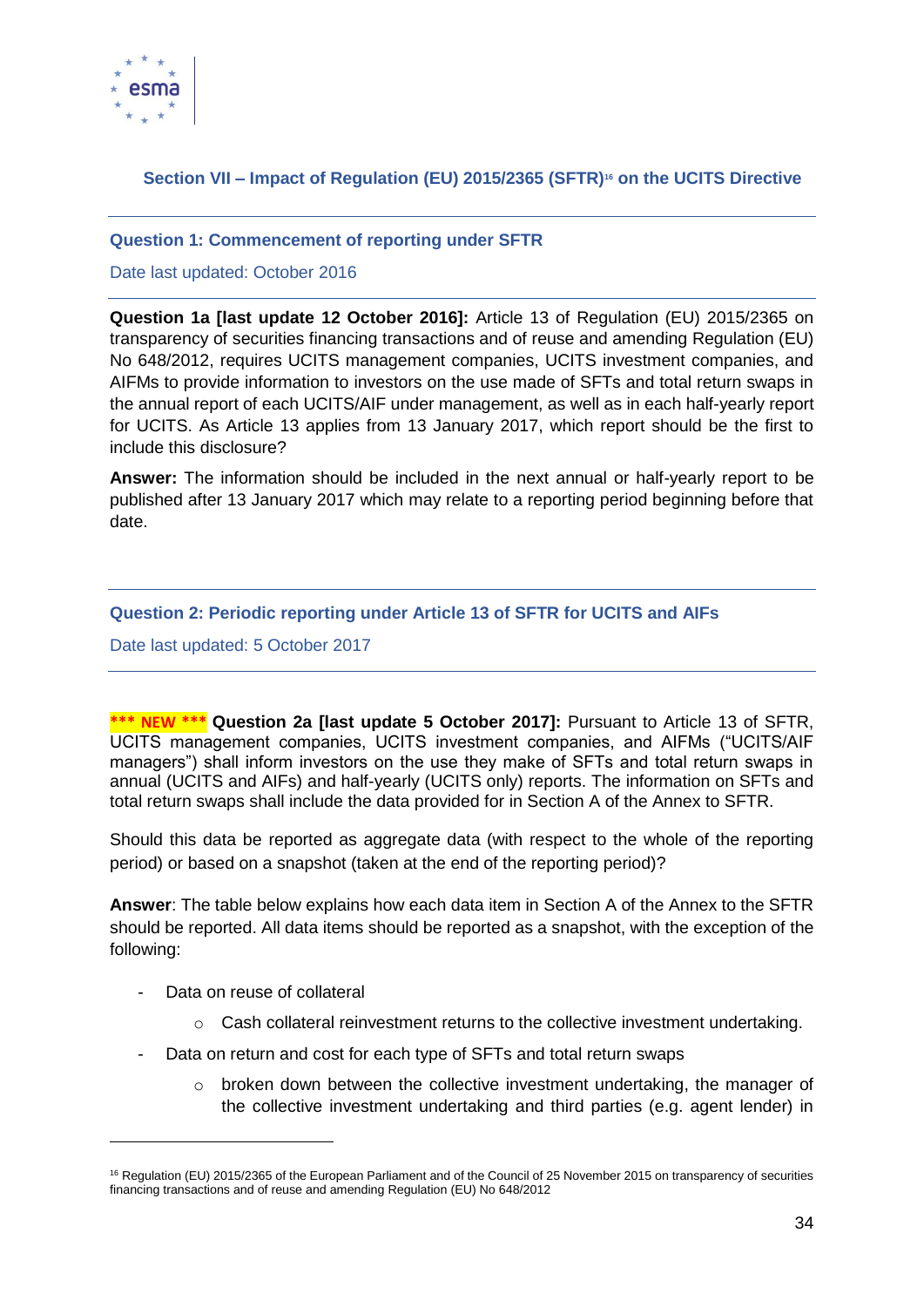

absolute terms and as a percentage of overall returns generated by that type of SFTs and total return swaps

For each of the data items firms should not artificially alter their practices in a way that would lead to the reporting being misleading.

The guidance provided by this Q&A is without prejudice to further work that ESMA intends to carry out in relation to the disclosure obligations for UCITS and AIFs under SFTR.

| <b>Heading</b>                                                             | Sub-item                                                                                                                                                                                                                                                                                                           | How to report |
|----------------------------------------------------------------------------|--------------------------------------------------------------------------------------------------------------------------------------------------------------------------------------------------------------------------------------------------------------------------------------------------------------------|---------------|
| Global data                                                                | The amount of securities<br>and commodities on loan as<br>a proportion of total lendable<br>assets defined as excluding<br>cash and cash equivalents                                                                                                                                                               | Snapshot      |
|                                                                            | The<br>of<br>amount<br>assets<br>engaged in each type of<br>SFTs and total return swaps<br>expressed as an absolute<br>amount (in the collective<br>investment<br>undertaking's<br>currency)<br>and<br>as<br>a<br>proportion of the collective<br>investment<br>undertaking's<br>assets under management<br>(AUM). | Snapshot      |
| Concentration data                                                         | Ten largest collateral issuers<br>across all SFTs and total<br>return swaps (break down of<br>volumes of the collateral<br>securities and commodities<br>received per issuer's name);                                                                                                                              | Snapshot      |
|                                                                            | Top 10 counterparties of<br>each type of SFTs and total<br>separately<br>return<br>swaps<br>(Name of counterparty and<br>gross volume of outstanding<br>transactions).                                                                                                                                             | Snapshot      |
| transaction<br>Aggregate<br>data for each type of<br>SFTs and total return | quality<br>of<br><b>Type</b><br>and<br>collateral;                                                                                                                                                                                                                                                                 | Snapshot      |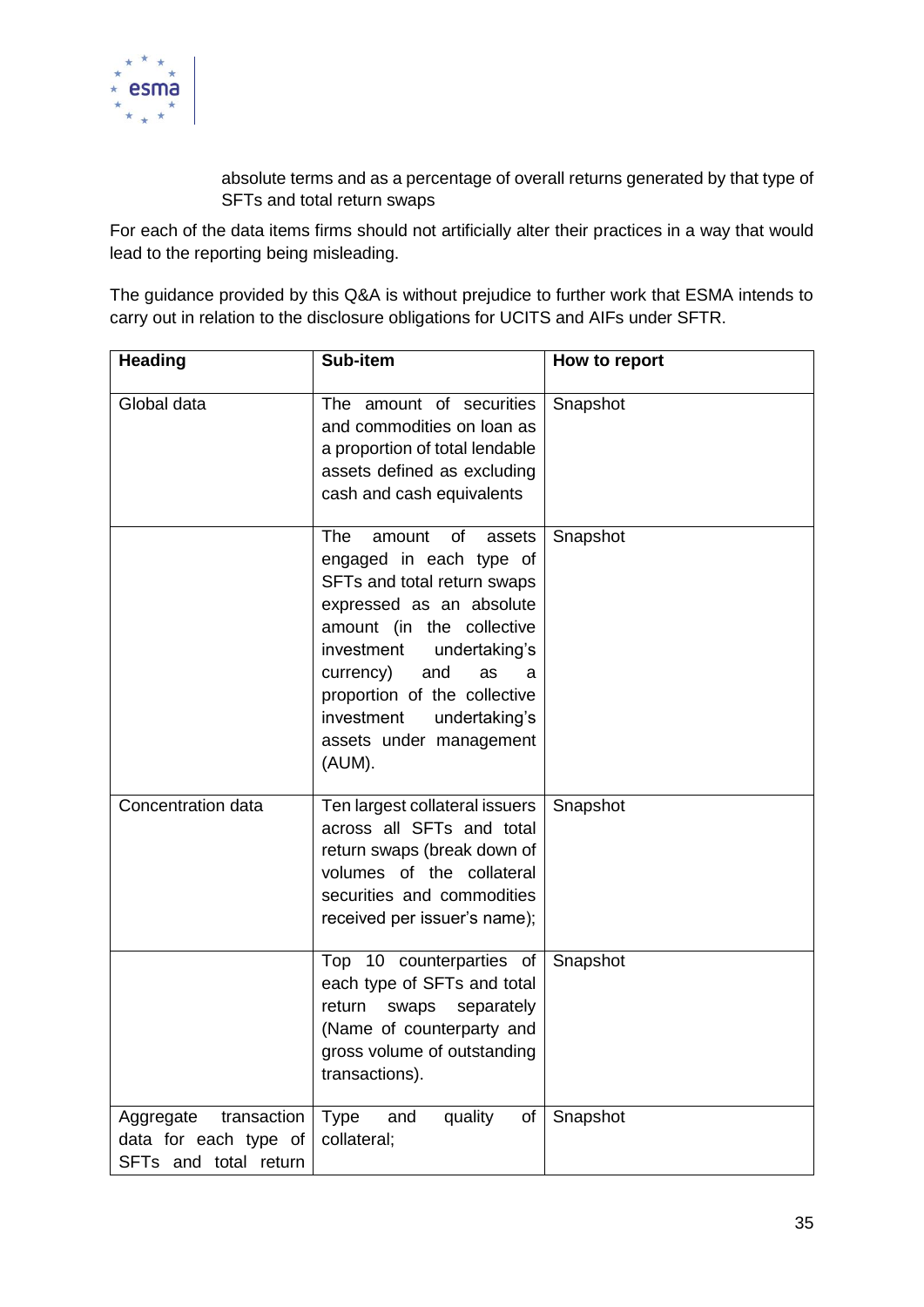

| swaps separately to be                  |                                                                                                                                                                                                                                                                                                |                                                                                                                                                                                                                                         |
|-----------------------------------------|------------------------------------------------------------------------------------------------------------------------------------------------------------------------------------------------------------------------------------------------------------------------------------------------|-----------------------------------------------------------------------------------------------------------------------------------------------------------------------------------------------------------------------------------------|
| broken down according                   |                                                                                                                                                                                                                                                                                                |                                                                                                                                                                                                                                         |
| to the below categories                 |                                                                                                                                                                                                                                                                                                |                                                                                                                                                                                                                                         |
|                                         | Maturity<br>of<br>the<br>tenor<br>collateral broken down in the<br>following maturity buckets:<br>less than one day, one day<br>to one week, one week to<br>one month, one to three<br>months, three months to one<br>year, above one year, open                                               | Snapshot. All<br>outstanding/existing collateral at<br>the end of the reporting period<br>should be aggregated according<br>to their maturity tenor. That<br>aggregation should be broken<br>down in the mentioned maturity<br>buckets. |
|                                         | maturity;                                                                                                                                                                                                                                                                                      |                                                                                                                                                                                                                                         |
|                                         | Currency of the collateral;                                                                                                                                                                                                                                                                    | Currency<br>Snapshot.<br>of<br>the<br>existing collateral at the end of the<br>reporting period.                                                                                                                                        |
|                                         | Maturity tenor of the SFTs<br>and<br>total<br>return<br>swaps<br>broken down in the following<br>maturity buckets: less than<br>one day, one day to one<br>week, one week to one<br>month, one to three months,<br>three months to one year,<br>above<br>one<br>year,<br>open<br>transactions; | Snapshot. All<br>outstanding/existing SFTs at the<br>end of the reporting period<br>should be aggregated according<br>to their maturity tenor. That<br>aggregation should be broken<br>down in the mentioned maturity<br>buckets.       |
|                                         | which<br>Country<br>in<br>the<br>counterparties<br>are<br>established;                                                                                                                                                                                                                         | Snapshot. Country where<br>the<br>counterparties of existing SFTs<br>as of the end of the reporting<br>period are established.                                                                                                          |
|                                         | Settlement<br>clearing<br>and<br>Central<br>tri-party,<br>(e.g.,<br>Counterparty, bilateral).                                                                                                                                                                                                  | Snapshot                                                                                                                                                                                                                                |
| of<br>Data<br>reuse<br>on<br>collateral | Share of collateral received<br>that is reused, compared to<br>maximum<br>the<br>amount<br>specified in the prospectus<br>or in the<br>disclosure to<br>investors;                                                                                                                             | Snapshot                                                                                                                                                                                                                                |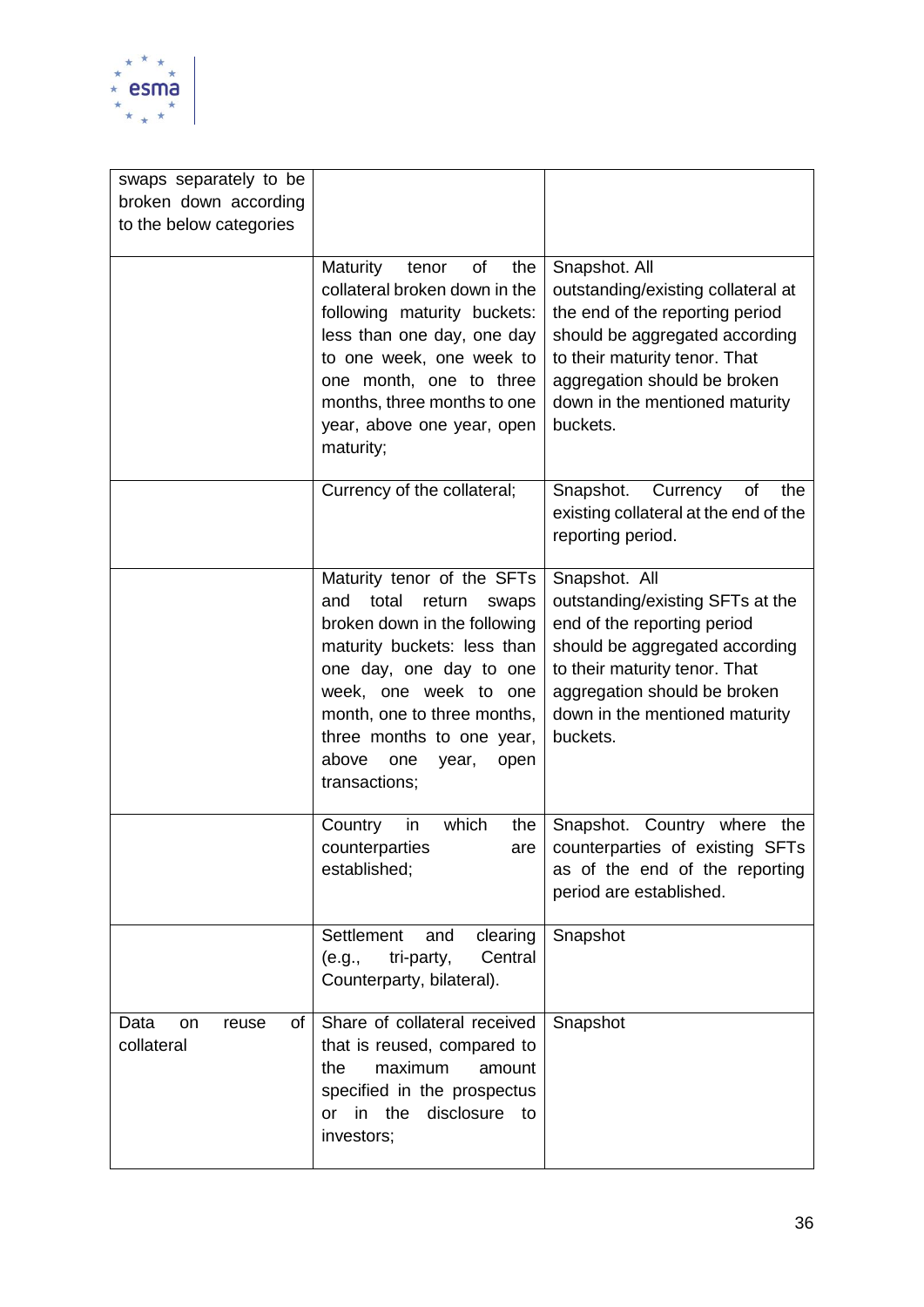

|                                                                                                                                            | Cash collateral reinvestment<br>the<br>collective<br>to<br>returns<br>investment undertaking.                                                                                                                                                                                                                            | See explanation below table |
|--------------------------------------------------------------------------------------------------------------------------------------------|--------------------------------------------------------------------------------------------------------------------------------------------------------------------------------------------------------------------------------------------------------------------------------------------------------------------------|-----------------------------|
| Safekeeping of collateral<br>received<br>the<br>by<br>collective<br>investment<br>undertaking as part of<br>SFTs and total return<br>swaps | <b>Number</b><br>and<br>names<br>of<br>custodians and the amount<br>of collateral assets safe-kept<br>by each of the custodians                                                                                                                                                                                          | Snapshot                    |
| Safekeeping of collateral<br>granted by the collective<br>investment undertaking<br>as part of SFTs and total<br>return swaps              | The proportion of collateral<br>held in segregated accounts<br>or in pooled accounts, or in<br>any other accounts                                                                                                                                                                                                        | Snapshot                    |
| Data on return and cost<br>for each type of SFTs<br>and total return swaps                                                                 | broken down between the<br>collective<br>investment<br>undertaking, the manager of<br>collective<br>investment<br>the<br>undertaking and third parties<br>agent<br>lender)<br>(e.g.<br><i>in</i><br>absolute terms and as a<br>percentage of overall returns<br>generated by that type of<br>SFTs and total return swaps | See explanation below table |

Regarding the field "Cash collateral reinvestment returns to the collective investment undertaking", during the year the fund receives a certain amount of cash as collateral for SFTs which is invested and produces a return. All SFTs have a given duration (normally short term) and there may be several SFTs that are carried out on a number of occasions with repeated investments and divestments of cash. Due to the possible concatenation of the operations, there may be a certain amount of cash collateral which is constantly invested for the whole year and produces a return. One interpretation is that the SFTR requires managers to disclose at least the overall sum of the returns earned by the fund from all the investment operations made during the year with cash collateral. This sum may only be an income flow that covers the whole year and therefore the distinction between aggregate vs snapshot (i.e. flow vs stock data) is not meaningful, because it could be calculated in only one way. One alternative would be to state that this is "aggregate" by definition. Another alternative would be to require the disclosure of the cash collateral investment return, calculated as the sum of the cash flows received for the investment of SFTs cash collateral over the yearly average amount of cash collateral investments.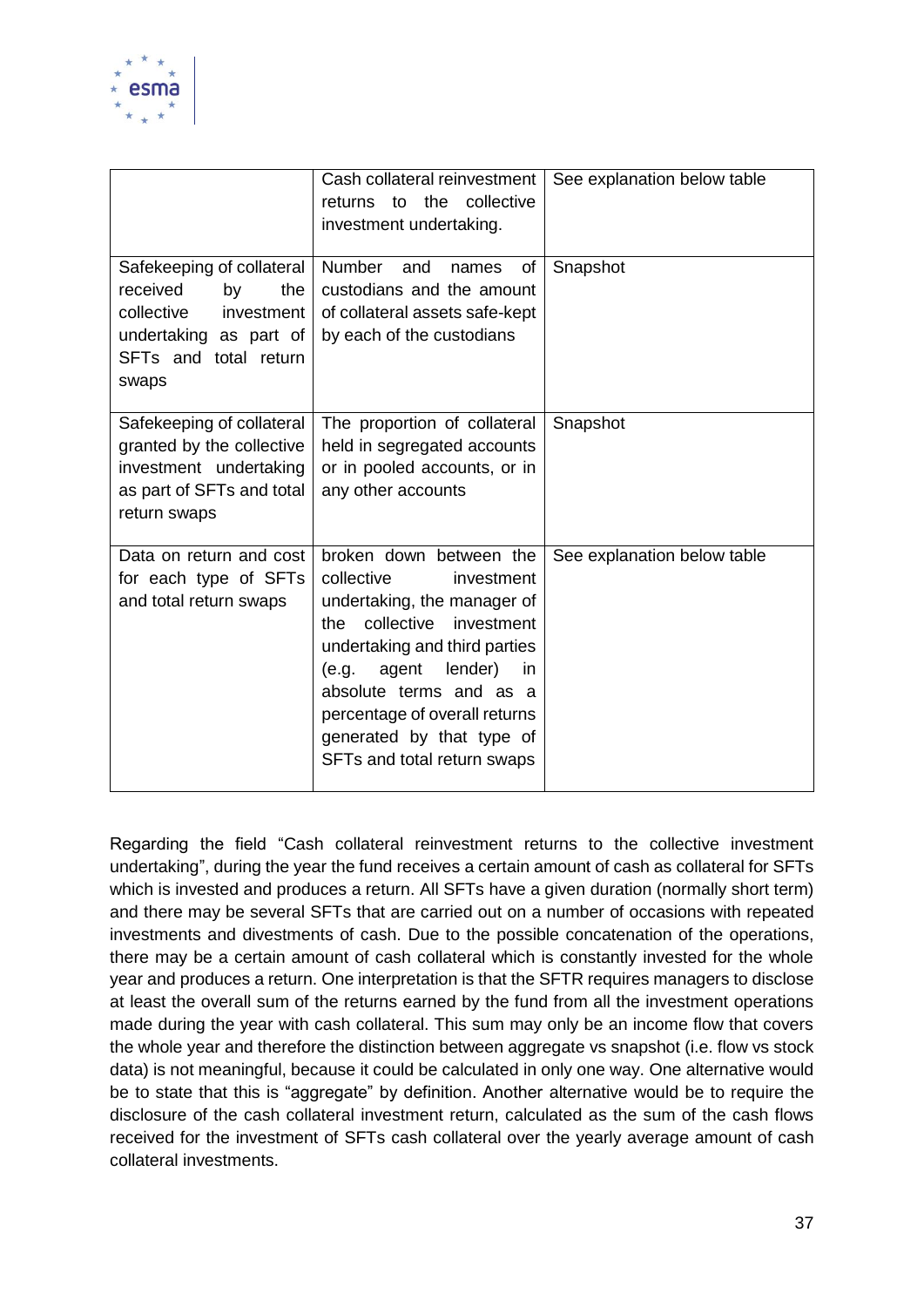

The same reasoning applies to the field "Data on return and cost for each type of SFTs and total return swaps/broken down between the collective investment undertaking, the manager of the collective investment undertaking and third parties (e.g. agent lender) in absolute terms and as a percentage of overall returns generated by that type of SFTs and total return swaps". The manager has to sum the inflows and outflows generated by all the operations during the year and disclose the two total amounts; again, there appears to be only one way to calculate the data required and the disclosure of rate of returns (gross and net of cost) could be required if deemed more appropriate.